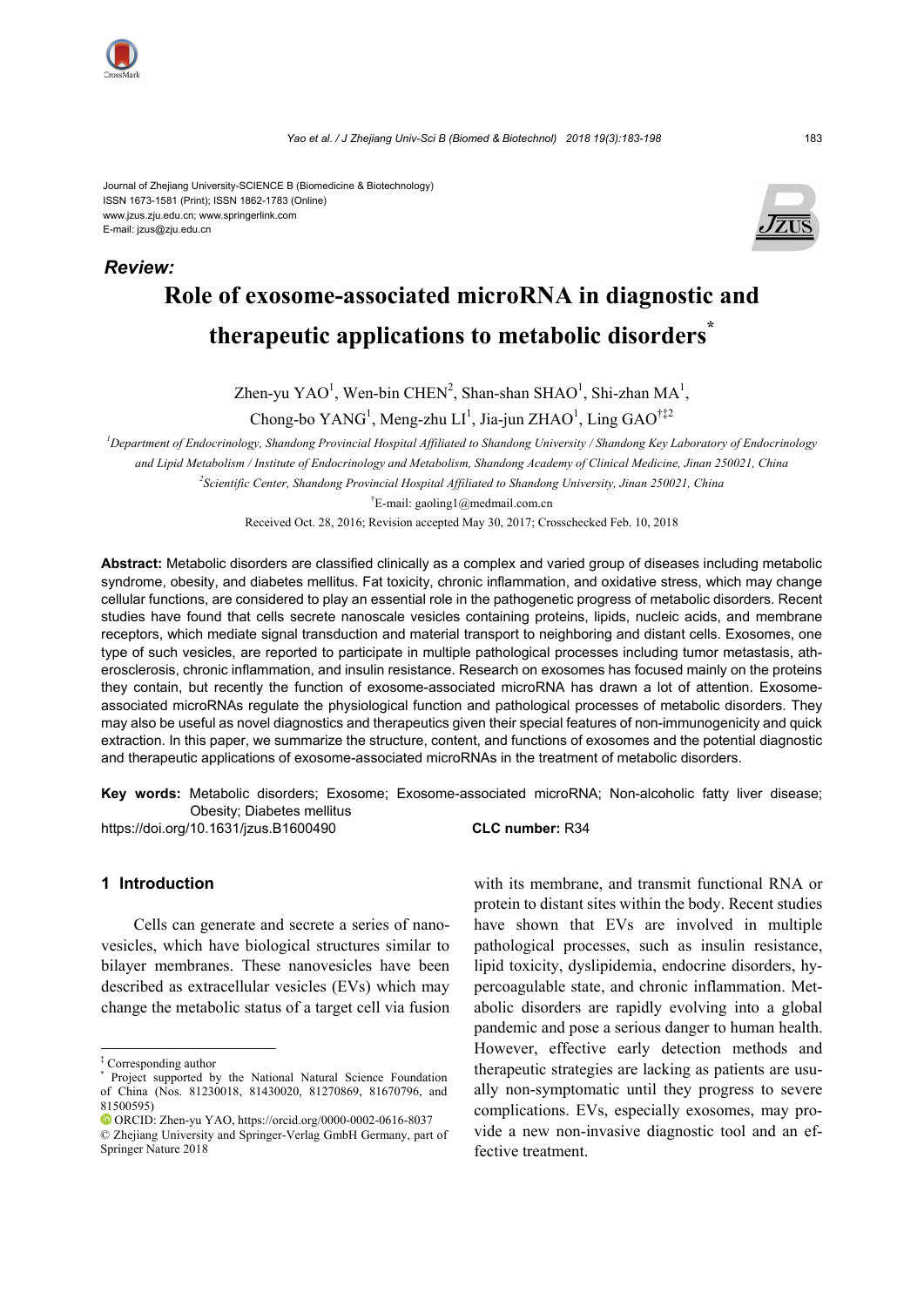According to their origin and status, cells can generate various types of EVs, such as apoptotic bodies, microvesicles, exosomes, oncosomes, and prostasomes (Vlassov et al., 2012), each named in accordance with their possible functions.

Apoptotic bodies, 50–2000 nm in diameter, are formed in the process of programmed cell death, which can be observed by light or electron microscopy. Nuclear chromatin comes together and disintegrates as the nucleus undergoes karyorrhexis and karyolysis. Fragmented chromatin pieces of variable size are secreted by budding directly from the plasma membrane. The shed vesicles, known as apoptotic bodies, contain cytoplasmic organelles and nuclear fragments (Hristov et al., 2004). Microvesicles, 100‒1000 nm in diameter, are secreted into the extracellular environment by direct budding of cytoplasmic contents from the cell surface membrane. They contain protein, significant amounts of mRNA, microRNA (miRNA), and non-coding RNA, as well as some membrane receptors. Microvesicles have been reported to participate in the processes of intercellular communication, immune regulation, and metastasis (Thery et al., 2006; Lee et al., 2012). Exosomes are one of the most studied EVs, and are formed by invagination of the membranes of multivesicular endosomes (MVEs). Activated MVEs containing several exosomes become docked to the cell periphery and fuse with the plasma membrane. The exosomes are then released into the extracellular space for intercellular communication (Bobrie et al., 2011). However, there is controversy over the diameter of exosomes. Some studies have defined exosomes as vesicles with a diameter of 40–120 nm (El Andaloussi et al., 2013; Zaborowski et al., 2015), while others have applied the term to vesicles with a diameter of 40–100 nm (Raposo and Stoorvogel, 2013). Currently, popular EV isolation and purification methods cannot distinguish different types of EVs or demonstrate their cellular origin, especially exosomes and parts of microvesicles which are less than 200 nm in diameter.

While there is still much to learn about different kinds of EVs, recent research is helping us to better understand how different EVs, especially exosomes, are generated and secreted, and how they affect intercellular communication. Previous studies focused mainly on proteins carried by exosomes. Recently, more and more exosome-associated miRNAs have been found to be associated with different kinds of chronic diseases, especially metabolic disorders. Therefore, in this review, we aim to highlight the characterization of exosomes, current knowledge of their composition and biological functions, and the diagnostic and therapeutic potential of exosomeassociated miRNAs for use in treating metabolic disorders.

#### **2 Definition of exosomes**

Trams et al. (1981) first observed nanovesicles in the supernatant of a tumor cell culture, denominating these vesicles "exosomes". Subsequently, Johnstone et al. (1987) first isolated exosomes during a study of reticulocyte maturation and proved the presence of transferring receptors on their membranes. Later studies reported that exosomes could be generated and released by almost all animal cells, including blood cells such as mastocytes, T-lymphocytes, B-lymphocytes, and thrombocytes, and other cells like astrocytes, neurons, epithelial cells, dendritic cells (DCs), and hepatocytes (Laulagnier et al., 2004; Valadi et al., 2007; Conde-Vancells et al., 2008; Fei et al., 2015; Zhang et al., 2015b; Bosque et al., 2016). Early studies of exosomes were performed on supernatants of cultured cells, as well as human plasma or serum. Hawari et al. (2004) isolated exosomes from human serum and bronchoalveolar lavage fluid using ultracentrifugation and a sucrose density gradient. Besides plasma and serum, exosomes can be observed in and isolated from other body fluids, including urine, saliva, milk, amniotic fluid, ascites, and cerebrospinal fluid (Pisitkun et al., 2004; Runz et al., 2007; Asea et al., 2008; Ogawa et al., 2010; Liu et al., 2011; Street et al., 2012).

The mechanism for the generation and release of exosomes is very complex, involving many factors such as tetraspanins, ceramide and endosomal sorting complex responsible for transport (ESCRT). Exosomes are considered to originate from early MVEs, which have a bilayer structure similar to that of lysosomes without lysosomal enzymes (Fig. 1). Under certain stimulation conditions, such as cellular transformation, stress, and infection, the cell endocytosis system can be activated and followed by the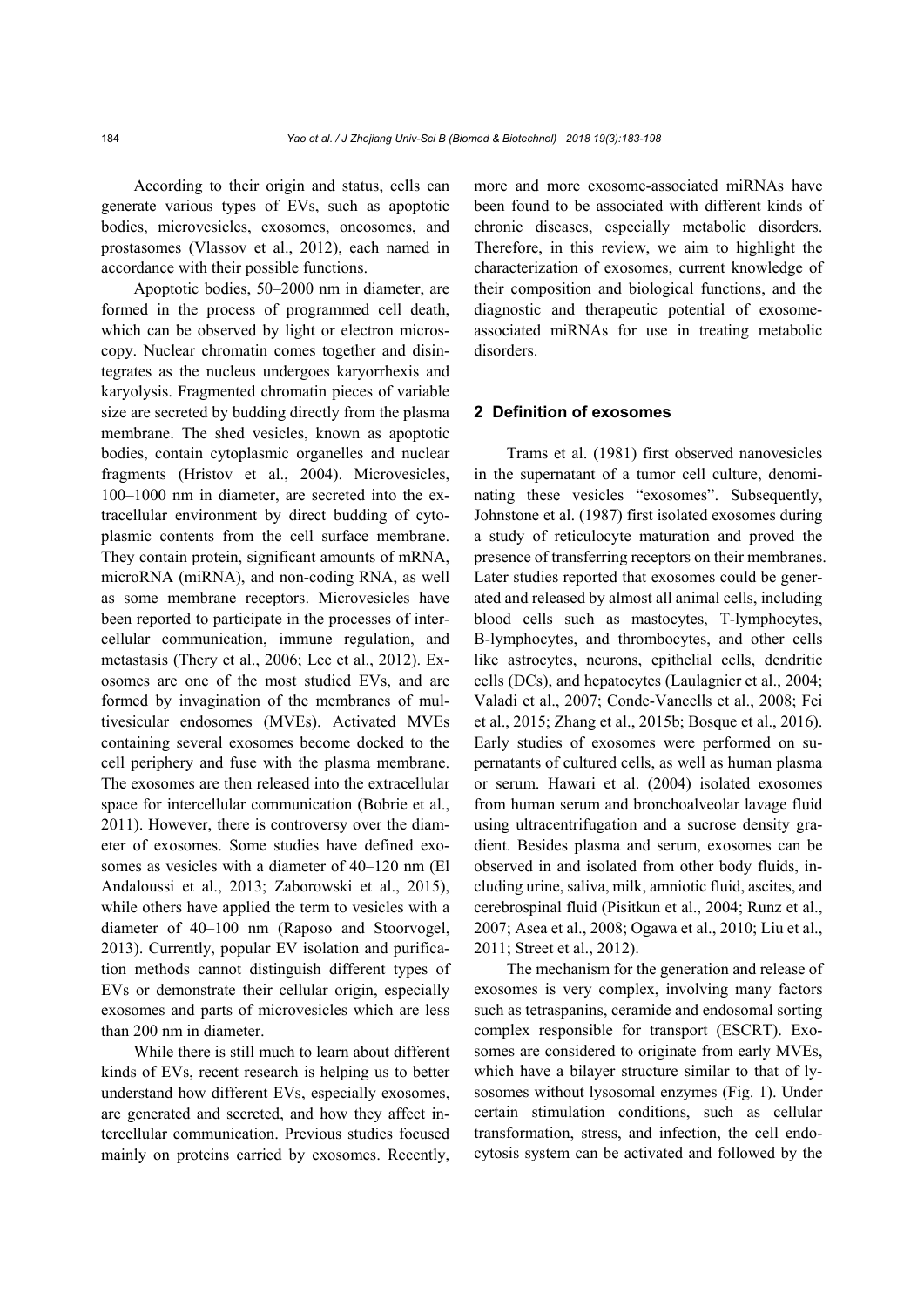formation of early MVEs containing intraluminal vesicles (ILVs) (Raposo and Stoorvogel, 2013). Invagination of the mother cell membrane leads to the production of early MVEs covered with clathrin. As later MVEs bud from the early MVEs, variable sorting of their mRNA or miRNA contents can lead to later MVEs having different functions (Cha et al., 2015). Later MVEs can be transformed in one of two ways: some later MVEs containing cellular waste fuse with lysosomes, breaking down proteins on the surface of cells and the net structure of Golgi bodies (Fevrier and Raposo, 2004); other MVEs move to the cell periphery, dock with targeted sites, then release ILVs via fusion with the plasma membrane. These released ILVs or "exosomes" appear to have great physiological relevance in the human body (Harding et al., 1984; Lotvall and Valadi, 2007).



#### **Fig. 1 Release of exosomes**

Red triangles symbolize stimulations including cellular transformation, stress, or infection. Cellular endocytosis begins with some stimulation and is followed by the formation of early multivesicular endosomes (MVEs) containing intraluminal vesicles (ILVs). After a series of processes, early MVEs can be transformed into later MVEs which contain various RNAs and proteins. Exosomes are released via one of two pathways followed by later MVEs (Note: for interpretation of the references to color in this figure legend, the reader is referred to the web version of this article)

## **3 Exosome structure, composition, and function**

As stated above, exosomes originate from MVEs in almost all cells, and are secreted into the extracellular environment. Using standard negative staining methods for transmission electron microscopy (TEM), we can observe their typical lipid bilayer structure and

cup-shaped morphology. Moreover, their orbicular structure can be observed by cryo-electron microscopy. van Niel et al. (2006) reported that the density of exosomes floating in sucrose solutions ranged from 1.13 to 1.19 g/ml. The process of exosome formation determines their composition which includes certain components of the mother cell cytoplasm. Previous studies reported that the main lipid composition of the membrane of exosomes included phospholipids, cholesterol, and a few glycolipids, which is similar to the composition of the plasma membrane (Vlassov et al., 2012). Unlike the plasma membrane, the membrane of exosomes was rich in cholesterol and sphingomyelin but had only small amounts of lecithin and phosphatidyl ethanolamine (Subra et al., 2010). These features of the exosome membrane, especially the high cholesterol levels, may enhance membrane fluidity thereby improving the stability of the exosomes. Lipid rafts are microdomains of a lipid bilayer membrane with a unique protein and lipid composition detected on the plasma membrane. Similar microdomains exist on the membranes of exosomes, and their collapse may be closely related to the formation of exosomes. Tan et al. (2013) showed that the formation of mesenchymal stem cell (MSC)-exosomes begins with the collapse of MVE-associated microdomains and the packing of annexins that mediate exosome transfer and assemblage.

Many proteins have been found to be carried by exosomes. Some, such as flotillin, which participate in the invagination of the bilayer structure, are related to the formation and movement of MVEs. Some protein complexes, like soluble *N*-ethylmaleimidesensitive factor (NSF) attachment protein receptors (SNAREs), mediate the fusion of MVEs with the cell surface membrane of target cells. Other proteins, especially the Rab family, may regulate multiple steps in the transport of exosomes, including their formation, their movement (along with tubulin and actin), and fusion of their membranes (Mears et al., 2004). Some studies have found that suppression of the function of Rab35, a member of the Ras superfamily of monomeric G proteins, may promote the assemblage of MVEs and reduce the release of exosomes (Stenmark, 2009). Similarly, knockdown of Rab35 significantly inhibits the fusion of MVEs with the plasma membrane (Hsu et al., 2010). Using an RNA interference screen, Ostrowski et al. (2010) identified five members of Rab GTPase families which may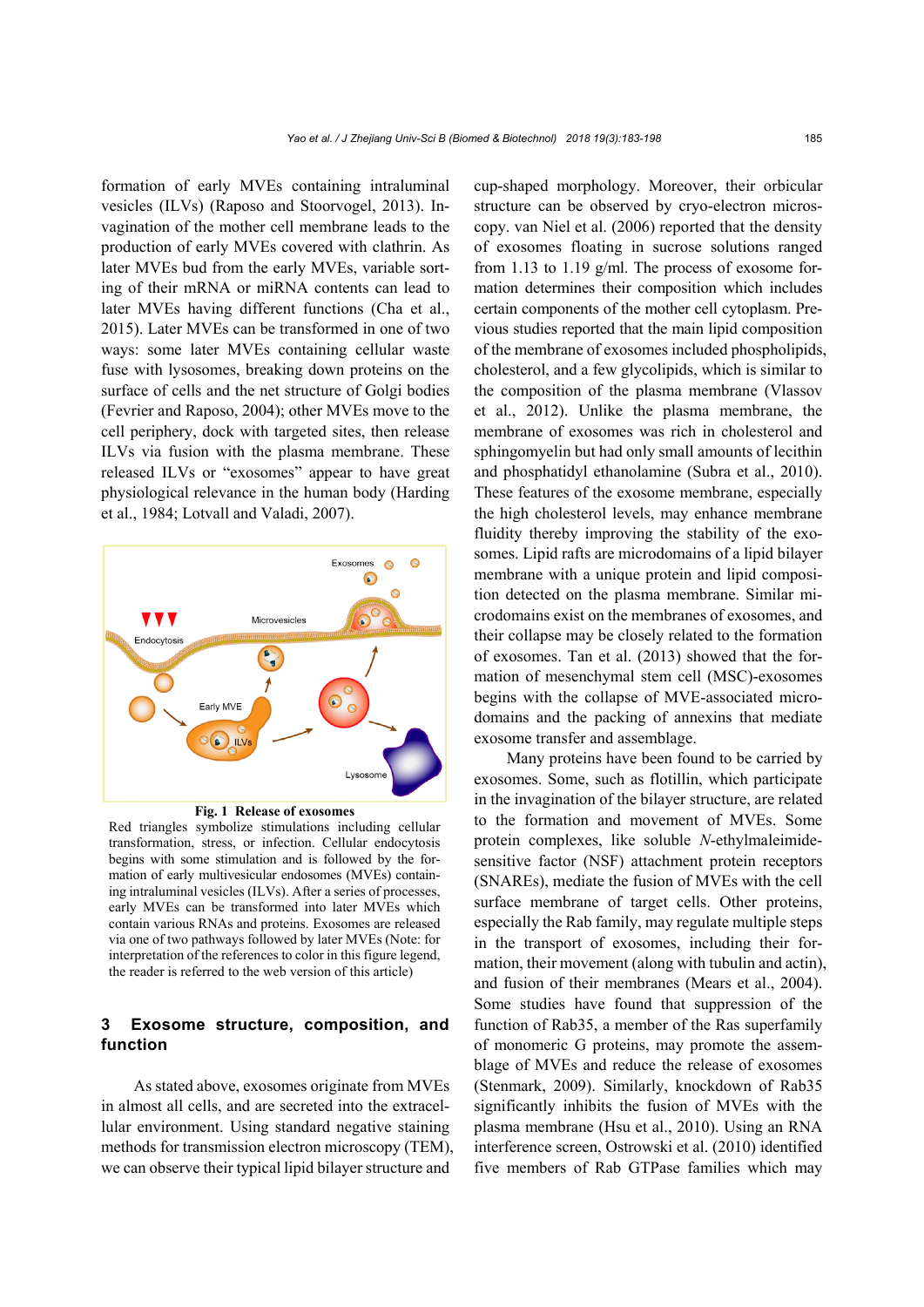promote exosome secretion in HeLa cells. The silencing of Rab27a and Rab27b showed different effects on the exosome pathway. Silencing Rab27a led to an obvious increase in the size of MVEs, but reduced the total amount of exosomes secreted in the cell-culture supernatant. Silencing Rab27b resulted in the redistribution of MVEs without modification of their specific protein composition.

Besides proteins participating in the transport, docking, and release of exosomes, studies have also reported the presence of a whole family of transmembrane proteins-tetraspanins, also known as the transmembrane 4 superfamily (TM4SF). These proteins have four transmembrane domains, short N- and C-hydrophobic termini within the cells, and two extracellular loops. TM4SF proteins, enriched on the membrane of exosomes and MVEs, are highly relevant to the formation of MVEs (Yauch and Hemler, 2000). Escola et al. (1998) first proved the existence of CD63, CD81, and CD82 on the exosomes released by B-lymphocytes. These are now used as exosome protein markers. In addition, the ESCRT consists of ESCRT-0, ESCRT-I, ESCRT-II, and ESCRT-III, and accessory proteins such as Alix and VPS4, which play an important role in the fusion of MVEs with the cellular membrane. Interestingly, some studies have reported that tetraspanins, particularly CD63 and CD81, may be associated with the functions of ESCRT (Raiborg and Stenmark, 2009; Gan and Gould, 2011) (Fig. 2).



**Fig. 2 Molecular structure of exosomes** 

Exosome membranes consist of a lipid bilayer, similar to that of the cell plasma membrane, and some functional proteins, symbolized as shown in the key. The cargo carried by exosomes contains proteins (shown as blobs) and RNAs (shown as green ribbons) (Note: for interpretation of the references to color in this figure legend, the reader is referred to the web version of this article)

Owing to their special structure and enriched composition, exosomes play an important role in a bewildering array of biological processes, which suggests that exosomes may be useful as critical markers in the initial diagnosis, treatment, and prognosis of different diseases. In the following paragraphs, we will discuss the known biological functions of exosomes.

#### **3.1 Exosome-mediated miRNA transfer**

Most cells of the human body can secrete exosomes containing mRNA, miRNA, and other noncoding RNA. For example, about 100 different miRNAs have been detected in exosomes secreted by mast cells (Valadi et al., 2007; Cortez et al., 2011). Exosome-associated miRNAs can be stabilized in circulation under the protection of the vesicular structure, and then be transferred into target cells to inhibit the expression of certain genes (Zhang et al., 2010; de Jong et al., 2012). Long non-coding RNA (lncRNA) is a newly discovered non-protein coding RNA comprising transcripts longer than 200 nucleotides. Interestingly, lncRNAs are found in exosomes. Ahadi et al. (2016) reported that certain lncRNAs, which contain miRNA seeds such as let-7 family members as well as miR-17, miR-18a, and miR-20a, were enriched in exosomes derived from prostate cancer, and probably participated in tumor initiation and progression.

## **3.2 Exosome-mediated regulation of tumor microenvironments**

Cancer-associated exosomes are considered as messengers for communicating signals to local and remote cells and tissues, thereby remodeling tissue matrices. Exosomes released by melanoma cells can launch a proangiogenic program, which might initiate preparation for lymphatic metastasis of cancer cells (Hood et al., 2011). Further studies have found that miRNAs carried by exosomes can enter the tumor microenvironment to accelerate angiogenesis and metastasis of the tumor. Felicetti et al. (2016) isolated miR-222 from exosomes secreted by human melanoma cells. This miRNA may enhance the proliferation and invasion of cancer cells by suppressing the tumor suppressor gene p27*Kip1*. Moreover, Au Yeung et al. (2016) pretreated ovarian cancer cells with exosomes from adipocytes and fibrocytes, and found that apoptosis was inhibited, indicating that exosomes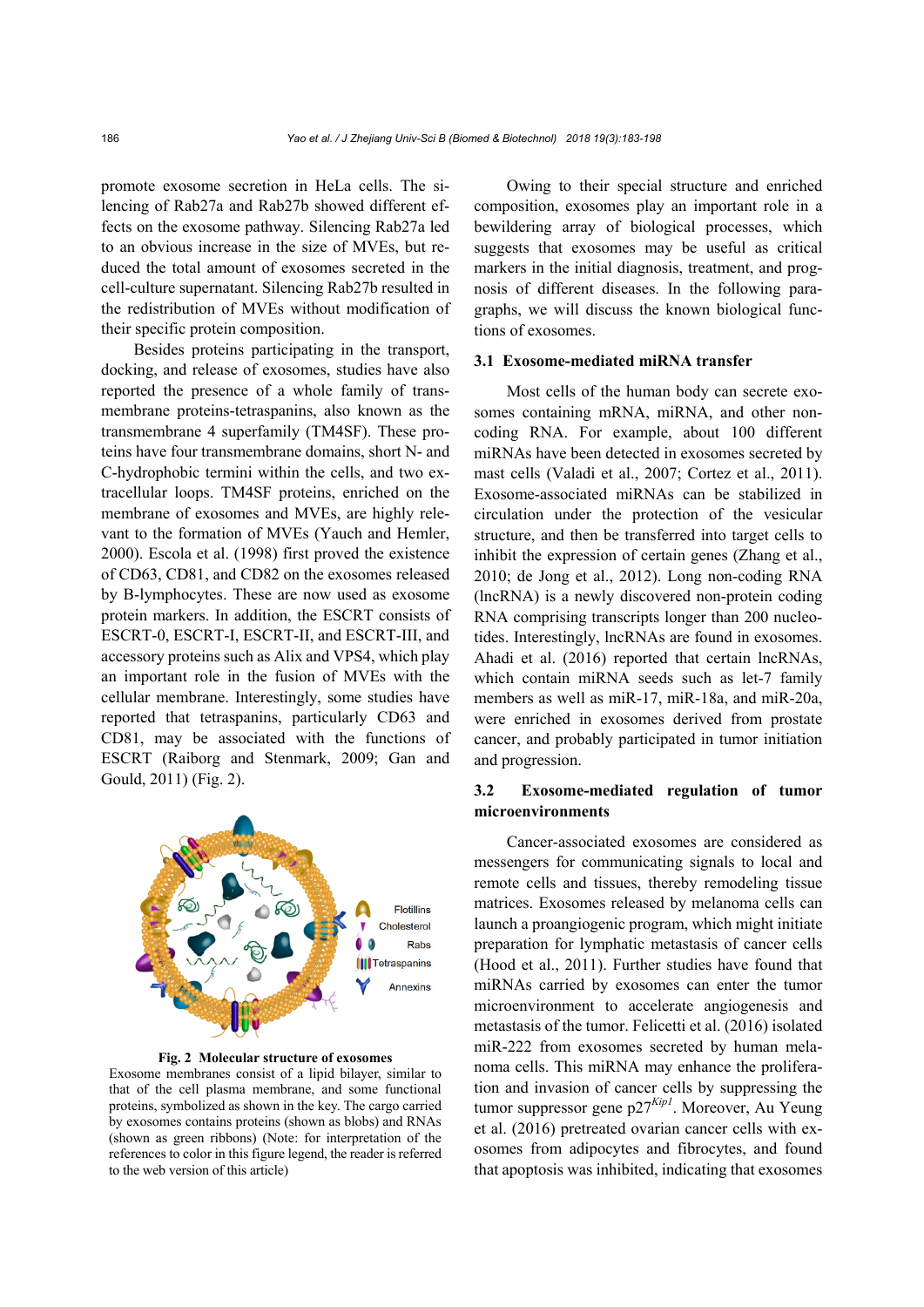probably participated in the mechanisms of tumor immune escape.

#### **3.3 Messengers of cell–cell communication**

Exosomes are also involved in spreading pathogens such as Epstein-Barr virus (EBV) from an infected cell to uninfected neighboring cells (Pegtel et al., 2011). Further studies have suggested that exosomes play a role in intercellular communication. Since exosome cargos are protected by their lipid bilayer and are stable in the circulation, they could target specific locations to be mediators of biological processes. Sun et al. (2016) reported that exosomes from activated human brain microvascular endothelial cells may promote the intercellular transfer of antiviral factors to macrophages, which could protect against human immunodeficiency virus (HIV) neuroinvasion.

#### **4 Isolation and authentication of exosomes**

Studies of the function and composition of exosomes have many aspects, including the isolation, identification, and compositional analysis of exosomes. Considering the sources of exosomes and relative controllability of the chemical composition of culture media, scientists have tended to use supernatants of cultured cells to isolate exosomes at an early stage. Differential centrifugation is considered an optimum way to isolate exosomes secreted by cultured cells, and consists of two steps: first, low speed centrifugation (300*g* for 10 min, 2000*g* for 10 min, 4 °C) designed to remove cells and fragments, and second, ultracentrifugation (100000*g* for 24 h, 4 °C) to collect exosomes in the samples (Thery et al., 2006). Note that using ultrafiltration between the two steps can concentrate exosomes and at the same time filter out impurities and EVs greater than 220 nm. To assist studies aimed at improving our understanding of the role of exosomes in mediating pathophysiological processes, numerous commercial kits for gathering exosomes are widely used, which can harvest exosomes from different body fluids and make purification simpler. For example, the ExtraPEG method enriches exosomes from cell culture supernatants rapidly and at low cost (Rider et al., 2016). Exosomes are abundant in biological fluids, especially plasma and serum, and the isolation methods from body fluids are roughly similar to those described above (Table 1). However, exosomes obtained after differential centrifugation have been mixed with nucleic acid protein complex and other small molecules. In some studies, small molecular impurities have been removed by size exclusion chromatography (Kim et al., 2005). Recently, isolation of exosomes from plasma and other body fluids has become more popular. However, it is more difficult than using supernatants of cultured cells for many reasons, such as the uncertainty about the origin of the exosomes and the difficulties in their purification.

Protocols for identification of exosomes include TEM, cryo-electron microscopy, and nanoparticle tracking analysis (NanoSight). When the exosomes are treated with negative stain, their lipid bilayer structure with its characteristic cup-shape morphology can be observed. The collapse of vesicle structure may be caused by the drying process (Raposo et al., 1996). Nanoparticle tracking analysis can compute the size and concentration of exosomes in the solution through recording the trace of Brownian motion and particle diffusion of the exosomes, which measure 40–120 nm in diameter (Dragovic et al., 2011).

Further biological characterization of exosomes demands Western blot analysis, enzyme-linked immuno sorbent assay (ELISA), high-performance liquid chromatography-mass spectrometry (HPLC-MS), and other modern biochemical techniques. Exosomes from different cells contain endosomal proteins such as Alix, Tsg101, and tetraspanins (CD37, CD53, CD63, CD81, CD82), which are used as markers of exosomes (Wieckowski et al., 2009). However, little is known about the cargos of exosomes or the relationships among their components. With the development of exosome analysis technology, a "quantum leap" was the discovery that exosomes contain mRNA, miRNA, small interfering RNA (siRNA), and exosome-associated mRNAs, which can be translated into bioactive proteins by specific cells. In particular, some studies reported that exosomeassociated miRNAs play a significant part in human immunoregulation. For example, miR-148a and miR-451 contained in exosomes released by DCs may affect post-translational control among DCs (Montecalvo et al., 2012). Nevertheless, little is known about how RNA segments are sorted into exosomes.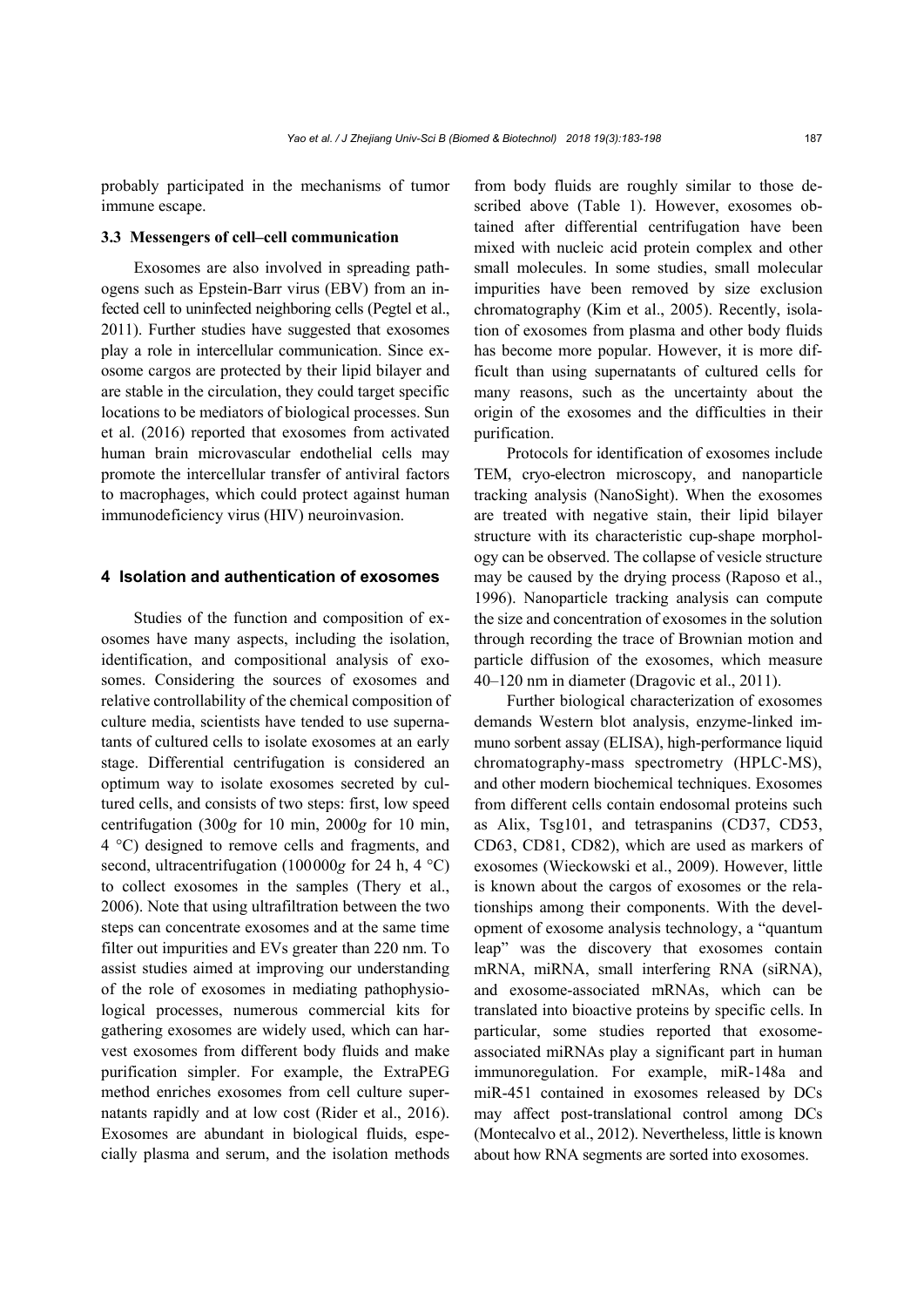| Source       | Differential centrifugation and<br>filtration steps         | Additional purification                                  | Reference          |
|--------------|-------------------------------------------------------------|----------------------------------------------------------|--------------------|
| Cell culture | $(1)$ 300g, 10 min, 4 °C                                    | (1) Resuspend pellet in PBS and centrifugation at        | Thery et al.,      |
| supernatant  | $(2)$ 2000g, 10 min, 4 °C                                   | $100000g$ , 70 min, 4 °C                                 | 2006               |
|              | (3) Filtration $(0.1, 0.22, \text{ or } 0.8 \,\mu\text{m})$ | (2) Continuous sucrose density gradient                  |                    |
|              | (4) $100000g$ , 70 min, 4 °C                                |                                                          |                    |
| Urine        | $(1)$ 17000g, 30 min                                        | (1) Suspend in DTT and heat at $37^{\circ}$ C, 30 min    | <b>Bourderioux</b> |
|              | $(2)$ 200000g, 3 h, 0 °C                                    | $(2)$ Centrifugation at 200000g, 1.5 h, room temperature | et al., 2015       |
|              |                                                             | (3) Continuous sucrose density gradient                  |                    |
|              | Plasma/serum (1) 2000g, 10 min, $4^{\circ}$ C               | (1) Size-exclusion chromatography                        | Muller et al.,     |
|              | (2) 10000g, 10 min, 4 $^{\circ}$ C                          | (2) Ultracentriguration at $105000g$ , 2 h, 4 °C         | 2014               |
|              | $(3)$ Filtration $(0.22 \mu m)$                             | (3) Resuspend pellet in PBS and continuous sucrose       |                    |
|              |                                                             | density gradient                                         |                    |

**Table 1 Methods for isolating exosomes from different sources** 

PBS: phosphate buffer saline; DTT: dithiothreitol

## **5 Exosome-associated miRNAs and metabolic disorders**

The biological function of exosomes was first reported in studies of tumor microenvironments and the packing proteins, lipids, and nucleic acids carried by these vesicles. Research was driven by the need for information about interactions between tumor cells and normal cells. Further studies showed that exosomes may be involved in a variety of fields, including the immune, cardiovascular, and nervous systems. Wan et al. (2008) showed that exosomes released from DCs in mice could raise the proliferation and enhance the function of B-lymphocytes. Major histocompatibility complex (MHC) II carried by exosomes from DCs was found to be bound directly to CD4<sup>+</sup> T-lymphocytes to trigger an immunological cascade (Naslund et al., 2013). In the field of cardiovascular disease, aorta endothelial cell-derived exosomes contain various kinds of miRNAs, which have been implicated as "messengers" to facilitate the exchange of cellular information. Notably, under high glucose conditions, exosomes from aorta endothelial cells were reported to carry 1354 proteins and about 2000 mRNAs, which play a vital role in the regulation of many pathophysiological processes, such as angiogenesis, inflammatory response, and myocardial ischemia (de Jong et al., 2012; van Balkom et al., 2013). Recent studies have detected more and more exosomeassociated miRNAs associated with different kinds of chronic diseases, especially metabolic disorders such as diabetes mellitus, fatty liver, obesity, and atherosclerosis. Below, we discuss the effects that miRNAs carried by exosomes may have on the functioning of several endocrine tissues and organs.

#### **5.1 Liver**

The liver is an organ that has a major metabolic function. Normally, it plays a central role in the metabolism of glucose, lipids, proteins, vitamins, hormones, and other substances in the human body. Moreover, it has a lot of physical functions such as bioconversion, secretion, and excretion. Exosomes generated by normal liver cells have been reported to carry various cargos, like proteins (glycoprotein, lipoprotein, and other substances) and a great number of miRNAs. Lewis and Jopling (2010) and others verified that miR-122 is primarily synthesized by liver cells, and takes part in the metabolism of lipids and cholesterol. This miRNA could be used as a new biological marker in the serum of patients who are suffering from liver cancer (Conde-Vancells et al., 2008; Sohn et al., 2015). The use of antisense oligonucleotide to block the combination of miR-122 and the target gene *HMGCR* (3-hydroxy-3-methylglutarylcoenzyme A reductase) led to a dramatic decline in the serum total cholesterol level (Krutzfeldt et al., 2005). According to Pirola et al. (2015), the main source of miR-122 detected in the serum of nonalcoholic fatty liver disease (NAFLD) patients is in the form of exosomes.

Jordan et al. (2011) explained a possible mechanism for obesity-induced insulin resistance based upon their studies of the liver of obese mice models. They discovered that an increase in miR-143 lowered the expression of oxysterol-binding-protein-related protein (ORP) 8, and then induced inactivation of the insulin-induced AKT pathway in the liver. Upregulation of miR-103 and miR-107 expression could also be detected in the livers of these models. Silencing of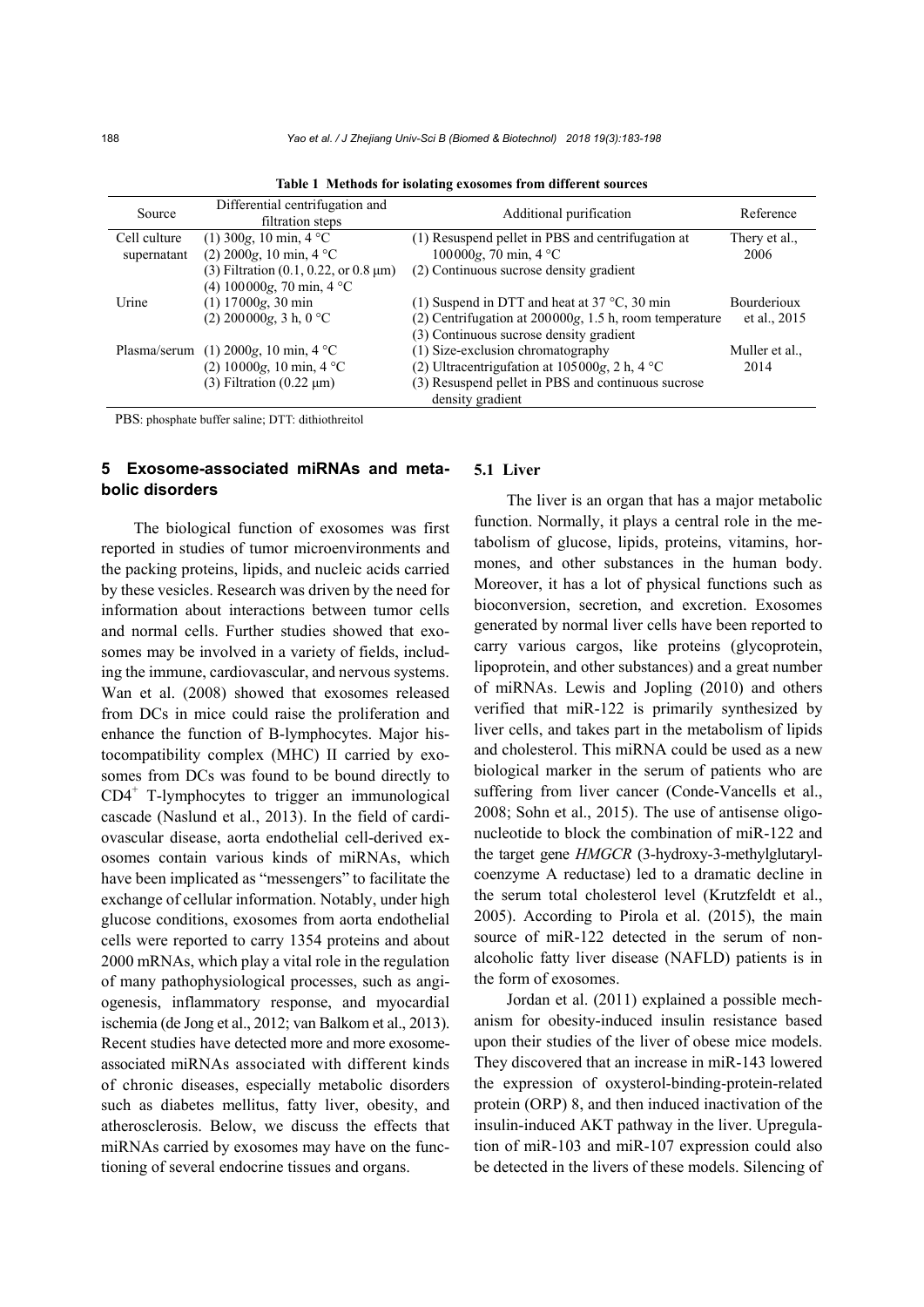miR-103 and miR-107 may increase the insulin sensitivity of liver and fat tissues (Mittelbrunn et al., 2011). In the area of lipid metabolism, miR-122, miR-33, and sterol regulatory element-binding protein (SREBP)-2 may regulate the cell cholesterol level. SREBP is a key transcription factor, and has two subtypes: miR-33a/b. Both subtypes play an important role in the transportation of free cholesterol and synthesis of high-density lipoprotein (HDL) (Najafi-Shoushtari et al., 2010). Although miR-33 has been reported in exosomes associated with liver cancer (Huang et al., 2013), there have been no reports of miR-33 in exosomes released by liver cells.

#### **5.2 Pancreas**

The pancreas is a glandular organ that has a role in both the endocrine and digestive systems. According to research on exosomes from the pancreas, miR-375 may act on pancreatic β-cells to regulate insulin secretion and the formation of islets. miR-375 is one of only a few miRNAs isolated from exosomes in the serum or plasma whose tissue specificity has been verified (Kloosterman et al., 2007; Li et al., 2015). Knockout mice lacking miR-375 (375KO) show the characteristics of hyperglycemia, an increase in total pancreatic α cell numbers, gluconeogenesis, and output of hepatic glucose (Poy et al., 2009). Furthermore, Poy et al. (2004) reported that overexpression of miR-375 suppressed insulin secretion induced by high glucose, whereas inhibition of miR-375 could promote insulin secretion. Subsequently, they mimicked the effects of miR-375 with siRNA to inhibit the expression of myotrophin (MTPN), considered to be a target of miR-375. Therefore, miR-375 carried by exosomes from the pancreas may reduce insulin secretion via inhibition of MTPN, which can regulate the function of actin.

Unlike miR-375, miR-200 family members, including miR-200a, miR-200b, and miR-200c, were recently reported to have potential in the diagnosis of cancers, such as breast cancer and ovarian cancer, but less is known about their possible role in metabolic disorders (Taylor and Gercel-Taylor, 2008; Rupp et al., 2011). miR-200 may suppress the function of β cells, but overexpression of miR-200 may result in an increase of β cell apoptosis, or even death from type 2 diabetes mellitus (T2DM) (Belgardt et al., 2015). In

addition, miR-103 and miR-107 found in exosomes from plasma were verified to participate in the immune responses of T-lymphocytes and have an important role in cancer diagnosis.

Another study showed miR-103/107 isolated from plasma could adjust the sensitivity of hepatocytes to insulin and the balance of body glucose (Wilfred et al., 2007; Mittelbrunn et al., 2011; Trajkovski et al., 2011). However, the association between exosome-associated miR-103/107 and glycometabolism needs further investigation.

#### **5.3 Adipose tissue**

Adipose tissue is not only an inert tissue for storing excess energy, but also an active endocrinal organ which can secrete substantial amounts of adipokines. Moreover, it is able to maintain energy homeostasis and modulate the equilibrium of glucose and lipid metabolism in the human body. Adipose tissue can be divided into brown adipose tissue (BAT) and white adipose tissue (WAT) according to differences in its structure and function. BAT can consume energy to release heat, and has remarkable potential for the diagnosis and treatment of metabolic disorders. Many kinds of miRNA play important roles in the formation and differentiation of BAT. For example, the combination of miR-455 and the hypoxiainducible factor 1-alpha inhibitor (*HIF1an*) gene can activate 5'-adenosinemono-phosphate-activated protein kinase α1 (AMPKα1) and peroxisome proliferatoractivated receptor γ coactivator  $1α$  (PGC1α), thereby promoting the formation of BAT as well as the synthesis of mitochondria (Zhang et al., 2015a).

Chen et al. (2016) discovered that miR-92a obtained from exosomes either released by BAT cells or separated from mice serum would change with fluctuations in BAT activity. This research indicated that exosome-associated miR-92a could serve as a serological marker reflecting BAT activity in the human body. Other reports about miRNAs from serumseparated exosomes suggested that these miRNAs might play a part in the formation of BAT and in converting BAT into WAT. For example, the miR-193b-365 mRNA cluster can modulate BAT formation. Blocking miR-193b and/or miR-365 in brown adipocyte precursors can induce the formation of BAT and enhance the expressions of runt-related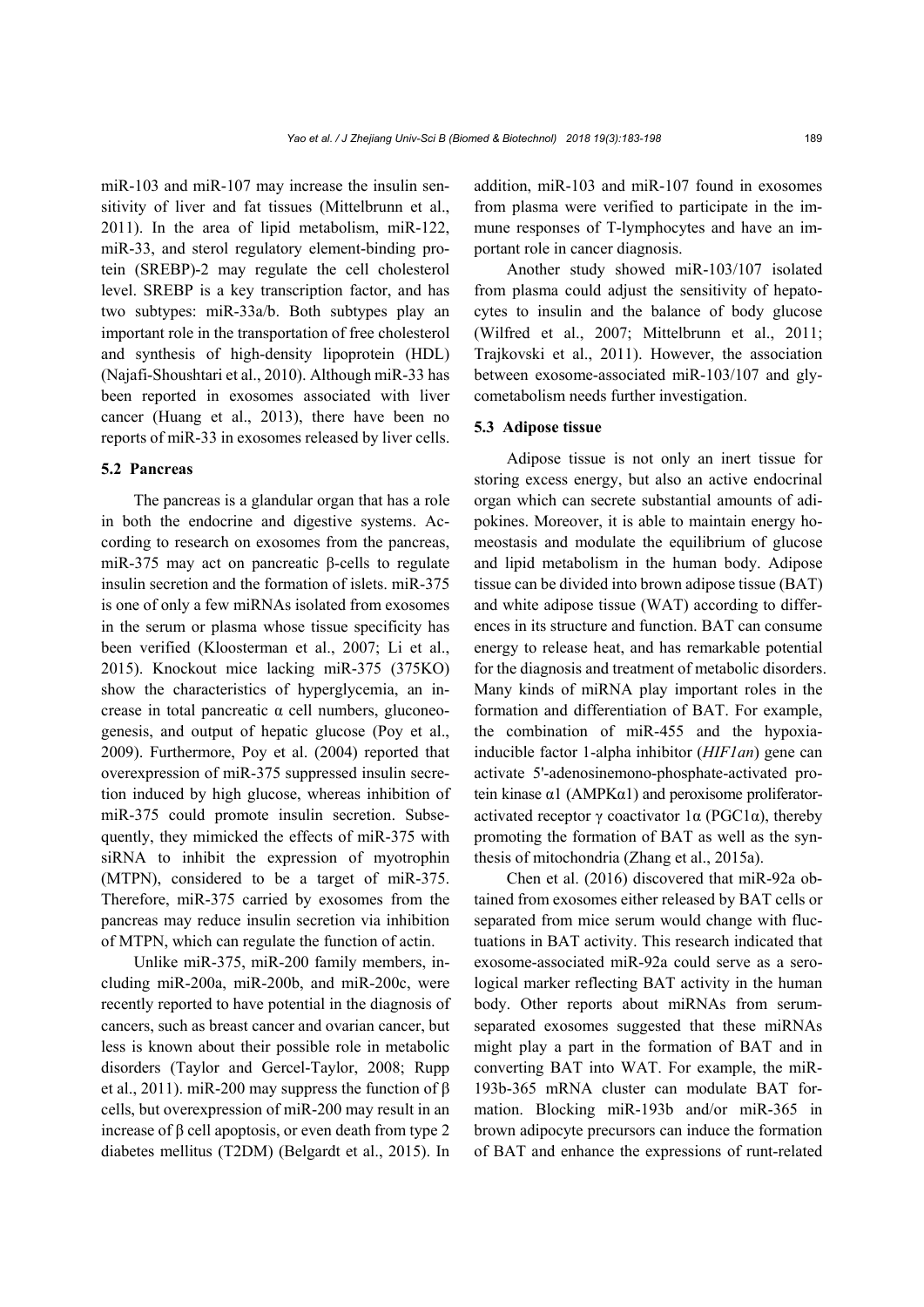transcription factor 1 (RUNX1) and RUNX1 translocated to 1 (RUNX1T1), which might be a possible mechanism of BAT conversion (Sun et al., 2011; Huang et al., 2013). There have been very few studies of miRNAs derived from WAT-released exosomes. WAT or metabolic function-related miRNAs have not been detected from serum-separated exosomes.

#### **5.4 Heart and artery**

MiRNAs derived from exosomes play an important role in the physiological and pathological processes of the cardiovascular system. We can see the importance of these miRNAs, especially in aspects of angiopoiesis and atherosclerosis. miR-214 carried by exosomes secreted from vascular endothelial cells may be able to provide resistance to vascular aging and promotion of angiopoiesis by inhibiting expression of the ataxia telangiectasia mutated (ATM) protein kinase of adjacent cells. Angiopoiesis could be reduced dramatically by blocking endothelial miR-214 specifically on its way to exosomes (van Balkom et al., 2013). Hergenreider et al. (2012) discovered that endothelial cells and smooth muscle cells could realize information interaction via exosomes rich in miR-145 and miR-143 when the two kinds of cells were co-cultivated. Krüppel-like factor 2 (KLF2) has the capacity to induce endothelial cells to release exosomes containing miR-143/145, and these specific exosomes can fuse with co-cultivated smooth muscular cells to reduce the expression of atherosclerosis-related genes, thereby providing protection for the vascular endothelium.

Under some pathological conditions, exosomes containing specific miRNAs are released from cardiac myocytes and later swallowed by adjacent cells. This process might cause either cardiovascular lesion or protection. Abnormal expressions of miR-1, miR-92a, miR-92b, and miR-25 were found in the cardiac disease models established by Dirkx et al. (2013), and inhibiting the expression of miR-25 can result in cardiac dysfunction. In a clinical study by Kuwabara et al. (2011), patients with acute myocardial infarction (AMI) showed markedly increased levels of miR-1 and miR-133 in serous exosomes compared with a control group. These findings indicate the potential of exosomes as a serous marker for myocardial damage at an early stage.

## **6 Exosomes in the diagnosis of metabolic disorders**

Recent research has proved that exosomes can be isolated from almost all body fluids, including serum, plasma, urine, milk, and saliva. The cargos carried by exosomes, including specific proteins, RNAs, and lipids, have recently become appreciated for their potential as indicators of different kinds of disease. With the development of new technologies for isolating exosomes from body fluids, exosomes may enable disease diagnosis to enter a brand new phase. Below, we will discuss the clinical value of some reported exosome-associated miRNAs found in body fluids and cell culture supernatants (Table 2) for the treatment of metabolic disorders.

#### **6.1 Non-alcoholic fatty liver disease (NAFLD)**

NAFLD has already become a global metabolic disorder with high prevalence along with obesity and diabetes mellitus, yet there are no definite serum diagnosis criteria or effective treatments for it. In recent years, research on exosomes in respect of metabolic disorders has provided possibilities for the assessment as well as treatment of fatty liver disease. Lots of researchers have been trying to find specific markers to reflect the function of the liver by separating exosomes from serum or plasma. For instance, Povero et al. (2014) separated exosomes from highfat-diet NAFLD mice models and found that the proteins carried by exosomes were different from those in control groups, and that levels of miR-122 and miR-192 had increased in the blood yet decreased in the liver, indicating that these miRNAs might be prospective markers for reflecting the development of fatty liver disease. miR-122 has also played an important role in research on hepatic fibrosis. Reducing its expression may induce the down-regulation of some hepatic reconstruction regulator factors such as mitogen-activated protein kinase kinase kinase 3 (MAP3K3), which could reflect the degree of liver regeneration under pathological conditions (Csak et al., 2015).

Exosomes secreted by normal liver cells are different from those of lysophosphatidylcholine (LPC)-stimulated liver cells. Exosomes secreted by LPC-stimulated liver cells can carry tumor necrosis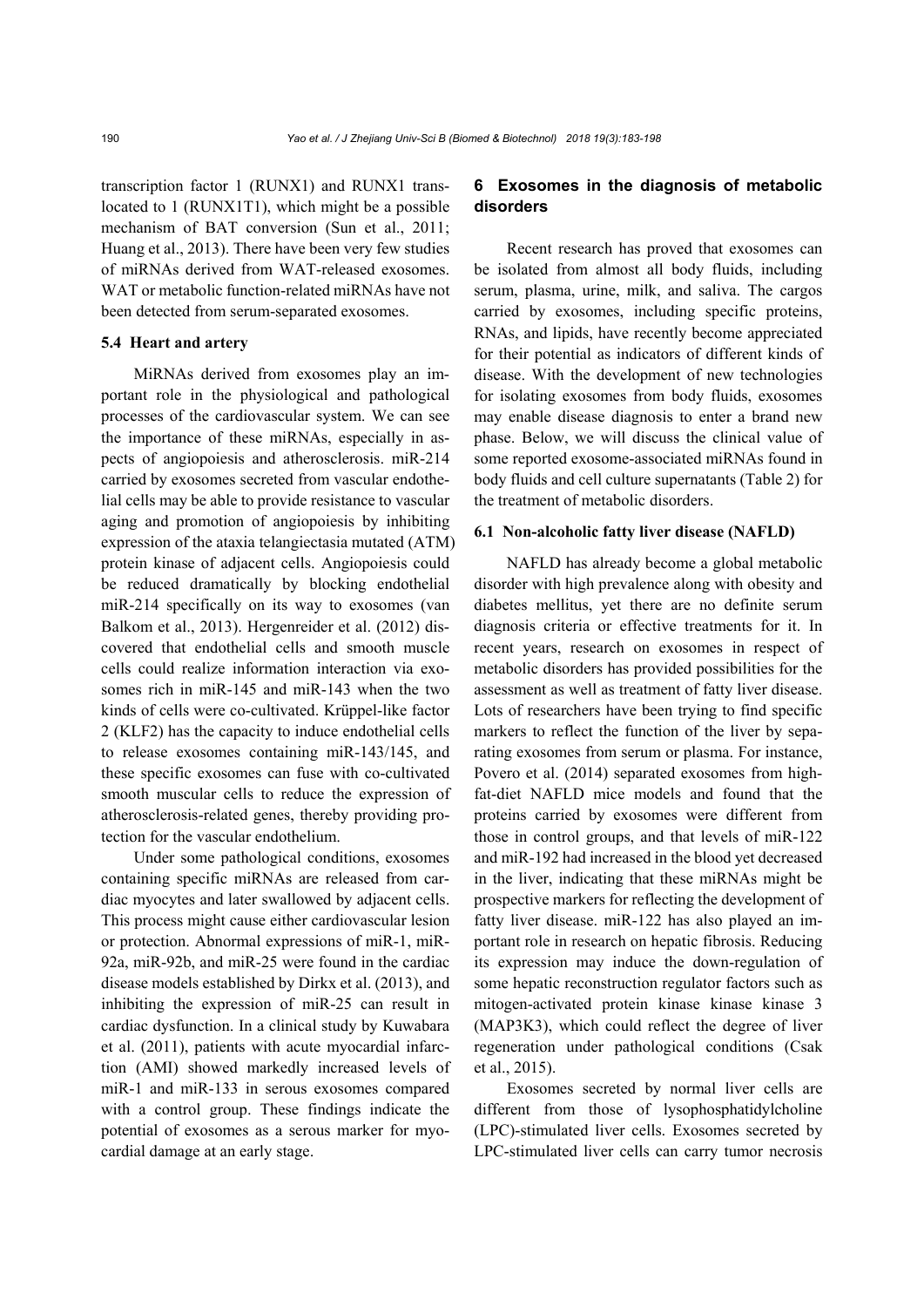| Source                                             | MicroRNA         | Target cell/tissue                     | Function                                               | Target gene           | Reference                                                |
|----------------------------------------------------|------------------|----------------------------------------|--------------------------------------------------------|-----------------------|----------------------------------------------------------|
| Body fluids                                        |                  |                                        |                                                        |                       |                                                          |
| Urine                                              | miR-130a/145     | <b>GMS</b>                             | A marker for DN                                        | AMBP,<br><i>VDAC1</i> | Zubiri et al., 2014                                      |
|                                                    | $miR-320c$       | Kidney                                 | A marker in type II DN                                 | $TSP-1$               | Delic et al., 2016                                       |
| Serum/plasma                                       | $miR-29a/b$      | Pancreas                               | Insulin secretion                                      | <b>MCT1</b>           | Taylor et al., 2008;<br>Pullen et al., 2011              |
|                                                    | $miR-33a/b$      | Liver macrophage                       | Cholesterol metabolism and<br>hepatocellular carcinoma | SREBP-2               | Horie et al., 2010; van<br>Balkom et al., 2015           |
|                                                    | $miR-92a$        | <b>BAT</b>                             | A marker for BAT activity                              | E2F2                  | Chen et al., 2016                                        |
|                                                    | miR-103/107      | Liver, adipose,<br>insulin sensitivity | Adipogenesis                                           | $HIF-I\beta$          | Taylor et al., 2008                                      |
|                                                    | miR-133a         | Myocardium                             | A marker for cardiomyocyte<br>death                    |                       | Kuwabara et al.,<br>2011                                 |
|                                                    | miR-193b/365 BAT |                                        | Brown fat differentiation                              | RunxIt1               | Sun et al., 2011;<br>Huang et al., 2013                  |
|                                                    | miR-199          | Liver                                  | A marker for NAFLD                                     |                       | Povero et al., 2014                                      |
|                                                    | $miR-214$        | Recipient<br>endothelial cell          | Angiogenesis                                           | <b>ATM</b>            | van Balkom et al.,<br>2013                               |
| Cell culture supernatant                           |                  |                                        |                                                        |                       |                                                          |
| Myocyte and cardiac<br>progenitor cell             | $miR-29$         | Heart                                  | Myocardial fibrosis                                    | MMP9                  | Hergenreider et al.,<br>2012; Chaturvedi<br>et al., 2015 |
| Endothelial cell:<br>liver cell                    | $miR-122$        | Liver                                  | Cholesterol metabolism and<br>hepatocellular carcinoma |                       | Taylor et al., 2008;<br>van Balkom et al.,<br>2015       |
| Liver cell; endothelial miR-143<br>cell; adipocyte |                  | Liver                                  | Insulin resistance:<br>angiogenesis                    | <b>ORP</b>            | Balkom et al., 2015                                      |
| Adipocyte; dendritic miR-155<br>cell               |                  | Macrophages                            | Intercellular communication PPARy2                     |                       | Aoki et al., 2010;<br>Ogawa et al., 2010                 |

**Table 2 Important functional microRNAs in exosomes** 

GMS: glomerular mesangial cell; BAT: brown adipose tissue; DN: diabetic nephropathy; NAFLD: non-alcoholic fatty liver disease; *AMBP*: α-1-microglobulin/bikunin precursor; *VDAC1*: voltage-dependent anion-selective channel protein 1; *TSP-1*: thrombospondin 1; *MCT1*: monocarboxylate transporter 1; *SREBP-2*: sterol regulatory element-binding protein 2; *E2F2*: E2F transcription factor 2; *HIF-1β*: hypoxia-inducible factors 1β; *Runx1t1*: runt-related transcription factor 1 translocated to 1; *ATM*: ataxia telangiectasia mutated; *MMP9*: matrix metalloprotease 9; *ORP*: oxysterol-binding-protein-related protein; *PPARγ2*: peroxisome proliferator-activated receptors γ2

factor related apoptosis-inducing ligand (TRAIL), which might activate macrophages and induce hepatic inflammation (Hirsova et al., 2016). Earlier research compared the level of exosomes released by T-lymphocytes (mainly by  $CD14<sup>+</sup>$  T-lymphocytes and natural killer (NK)-T cells) in the serum of NAFLD and non-alcoholic steatohepatitis (NASH) patients. The quantity of exosomes was positively correlated to the serum level of alanine aminotransferase (ALT), indicating the possibility of progression from NAFLD to NASH (Kornek et al., 2012).

Research on exosomes and their contents provides a possibility for the early treatment of metabolic disorders such as NAFLD that are difficult to diagnose and treat. However, there is still a lack of affordable and effective techniques for us to determine the histological origin of the exosomes separated from body fluids.

#### **6.2 Obesity**

The morbidity of obesity has been increasing year by year. Fat tissues play a key role in modulating energy homeostasis and metabolic equilibrium. The dysfunction of adipokine secretion and exosome release are crucial aspects of obesity. The fat content of tissues can increase by increasing either the size or the number of adipocytes. The processes involved are closely related to intercellular communication. Some recent research has verified that adipocytes can release nanovesicles that can be regarded as exosomes specific to adipocytes (also called adiposomes). These exosomes carry glycosylphosphatidylinositolanchored (c)AMP-degrading phosphodiesterase (Gce1) and are secreted by larger adipocytes and later phagocytosed by smaller adipocytes, during which free fatty acid is made available to accelerate the synthesis of triglyceride (Muller, 2011).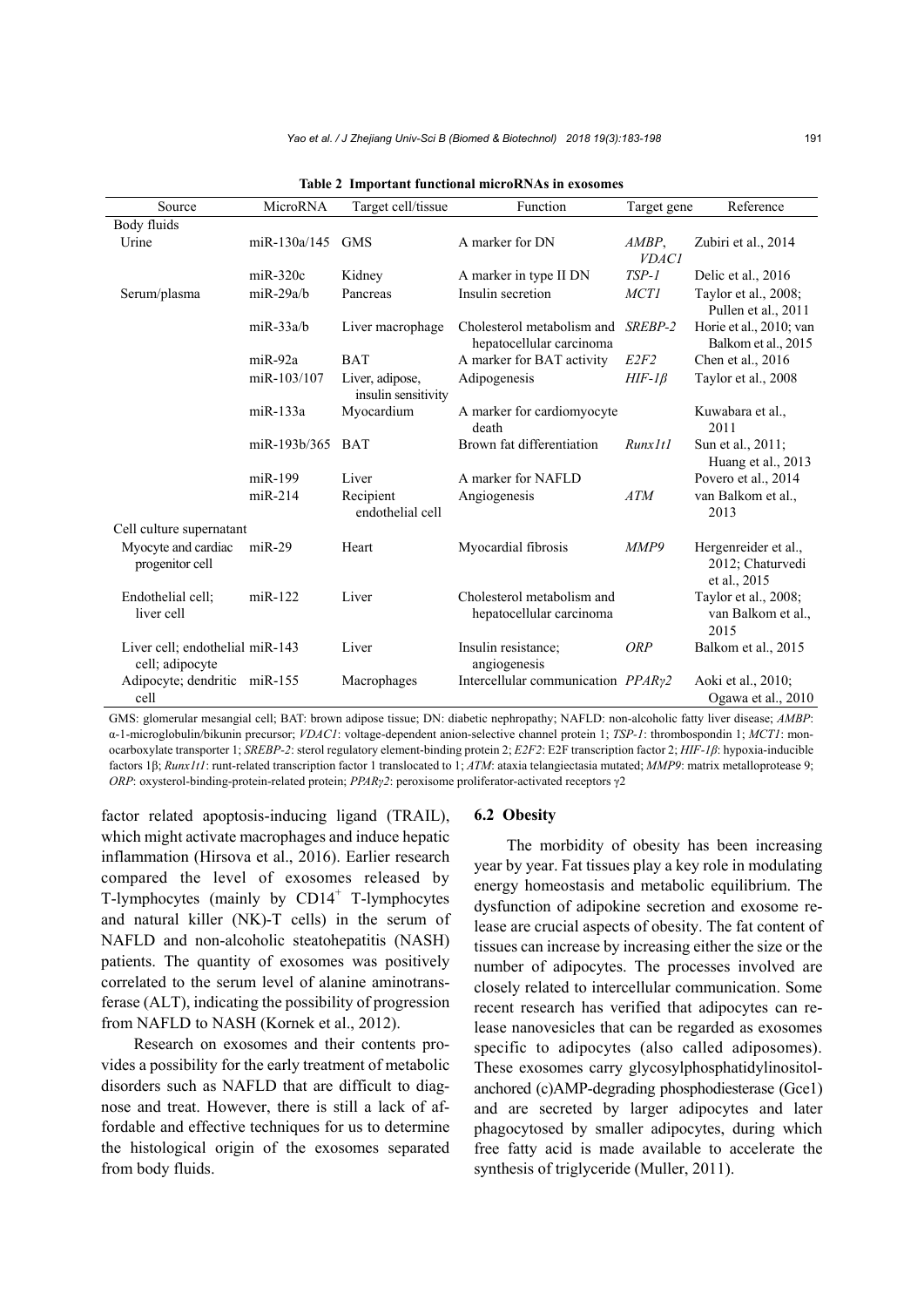In the high-fat-diet obese mice models molded by Aoki et al. (2010), adipocytes were mainly in a condition of dysfunction and abnormal secretion. In particular, exosomes and microvesicles released at that time promoted angiogenesis by reducing the adipocyte content of leptin, tumor necrosis factor-α (TNF-α), and fibroblast growth factor-γ. Subsequent studies have reported that adiposomes consist of about 7000 mRNAs and 140 miRNAs, among which miR-143, miR-155, and other miRNAs play a vital role in inflammation, angiogenesis, and other aspects of disease (Ogawa et al., 2010).

When comparing *ob*/*ob* mice with wild-type (WT) mice fed under the same conditions, we found that exosomes released from *ob*/*ob* mice had increased. They expressed adiponectin on their surface, but lacked the cargo of leptin or resistin. Adiponectin may be regarded as a marker of adipose-derived exosomes (Phoonsawat et al., 2014). There is a possibility that source-cleared exosomes could become a kind of valid marker or therapeutic tool for obesity. These exosomes can be loaded with designed contents (specific proteins, miRNAs, or even chemical medicines) which can be transferred automatically to the target cells to activate intracellular signal pathways to achieve a therapeutic effect (Milbank et al., 2016).

### **6.3 Diabetes mellitus**

Many recent studies have provided helpful information for diagnosing and treating diabetes mellitus by using exosomes from serum or plasma. In animal experiments, exosomes released from MSCs could stimulate the autoimmune responses in nonobese diabetic (NOD) mice, a spontaneous disease model for type 1 diabetes. Interestingly, serum exosome levels and exosome-induced interferon-γ production were positively correlated with the progression of the early prediabetic stage (Rahman et al., 2014). Scientists' eyes were focused not only on the pathogenesis of diabetes, but also on the early diagnosis and differential diagnosis of diabetic complications. As previously mentioned, miRNAs carried by exosomes from body fluids could be expected to be efficient biomarkers for diabetic complications, such as diabetic nephropathy (DN), diabetic neuropathy, and diabetic vascular complications.

There are many challenges in the early diagnosis and therapeutic treatment of DN, which shows poor clinical outcomes. Zubiri et al. (2014) isolated urine exosomes from patients with DN and reported that their cargo included about 352 proteins. The protein of urine exosomes from DN patients was extracted using two-dimensional gel electrophoresis and studied using mass spectrometry. They proposed that the levels of α-1-microglobulin/bikunin precursor (AMBP), histone-lysine *N*-methyltransferase (MLL3), and voltage-dependent anion-selective channel protein 1 (VDAC1) might reflect the earliest biological abnormalities in the DN patients. MiRNAs were enriched in the urine-associated exosomes, and therefore were considered to be indicative of the development of DN. For example, exosomes from DN patients' urine contained a lot of miR-130a and miR-145, which were confirmed to be packaged in the exosomes from glomerular mesangial cells (GMSs). Furthermore, there were positive correlations between the glucose concentration (treatment condition) and the quantity of exosomes as well as the expression of miR-145 in the cell experiment.

Several studies have indicated that diabetes patients are at a greater risk of Alzheimer's disease, which probably results from a high-glucose microenvironment in the central nervous system. The CA1 regions of the hippocampus are damaged by changes in the micro-environment, usually showing as degeneration of neurons and loss of astrocytes and synapses. Nakano et al. (2016) showed that exosomes secreted from rat bone marrow (BM)-MSCs could repair the damaged neurons and astrocytes and reverse the dysfunction. These results indicate that exosomes might be a promising treatment tool for diabetic nervous impairment.

Diabetic cardiovascular complications are the main cause of crippling and death of diabetic patients. These complications are closely related to insulin resistance and lipid disorders. Cardiosomes are the exosomes released from cardiomyocytes, and contain miR-455, miR-29b, miR-323-5p, and miR-466. These miRNAs can bind to the 3' region of matrix metalloprotease 9 (MMP9) and downregulate its function. Chaturvedi et al. (2015) observed that these miRNAs could reduce myocardial fibrosis and inhibit myocyte uncoupling, thus promoting myocardial regeneration.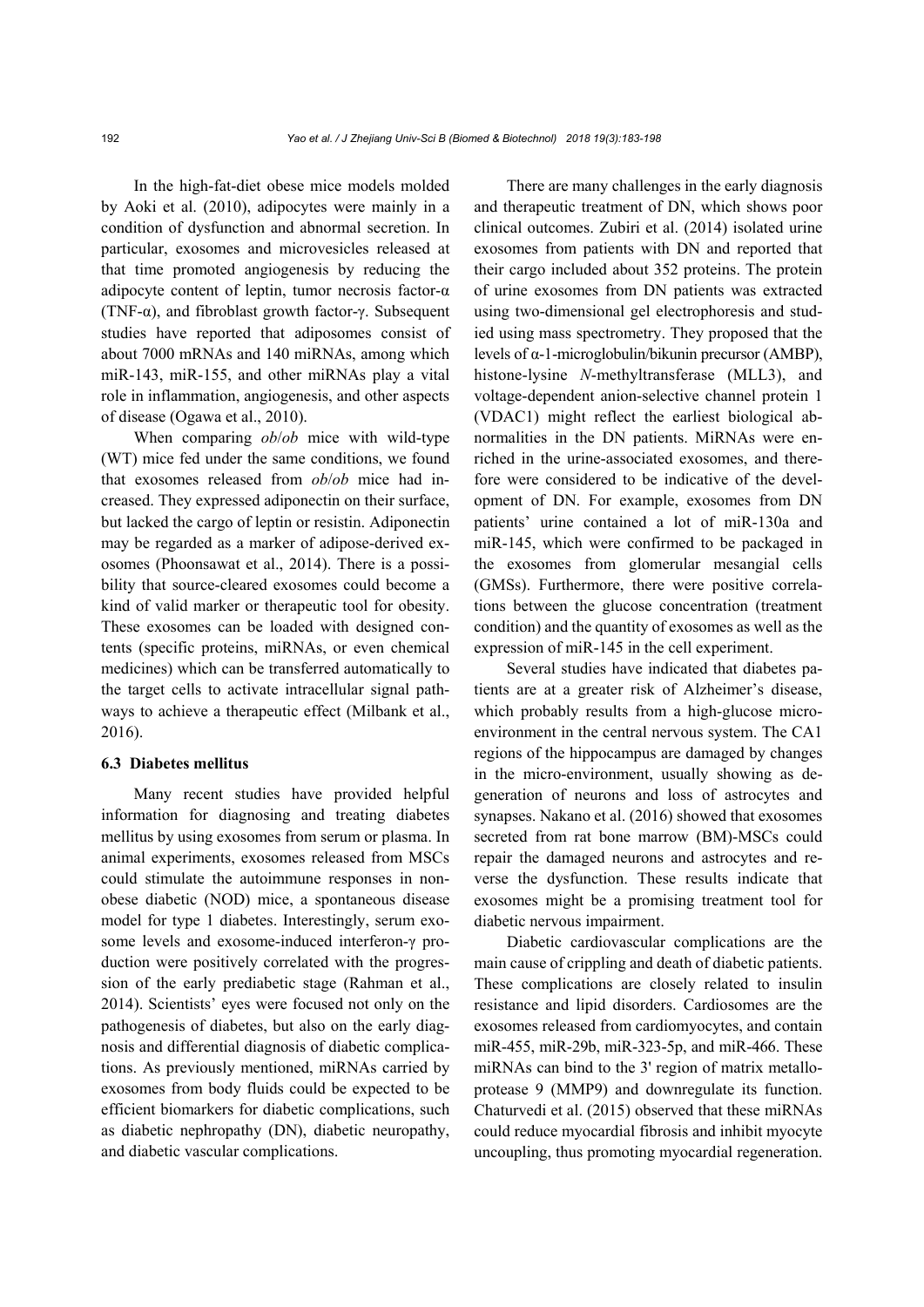Further studies showed that exosomes released from endothelial cells contained miRNAs (miR-214, miR-143/145) that had a momentous role in angiogenesis and anti-atherosclerosis (Hergenreider et al., 2012; van Balkom et al., 2013).

In addition to cardiovascular complications, diabetic peripheral angiopathy combined with ocular complications accounts for 41% of severe cases of diabetic retinopathy. In a clinical test, Tokarz et al. (2015) filtered 48 diabetic patients with various degrees of ocular complications to form an experimental group. This group was then divided into controlled diabetic (CD) patients and uncontrolled diabetic (UD) patients. Using enzyme-linked immunosorbent assay (ELISA), the expressions of the cytokine RANTES (regulated on activation, normal T-cells expressed and secreted) and angiopoietin-2 (Ang-2) were assayed in the exosomes from all patients. They showed that the expressions of exosome-associated RANTES and Ang-2 were increasing in the UD patients, which provided strong evidence of how exosomes could regulate diabetic prognosis and how cytokines in exosomes might be related to disease duration.

In studies of special types of diabetes mellitus, such as gestational diabetes mellitus (GDM), exosomes from body fluids also show enormous potential for diagnosis and treatment. Salomon et al. (2016) retrospectively analyzed the quantity of exosomes in plasma from patients with GDM and those with normal pregnancies at three-time points (11–14, 22–24, and 32–36 weeks' gestation). Interestingly, both gestational age and pregnancy status influenced the concentration of plasma exosomes. Furthermore, as the gestation time increased, the plasma concentration of exosomes increased gradually, and the increase was more apparent in GDM pregnancies (2.2-fold, 1.5-fold, and 1.8-fold greater than in normal pregnancies at three-time points, respectively) (Mitchell et al., 2015). Though less is known about the role of exosomes during GDM, they may become an effective diagnostic tool for screening susceptible populations.

## **7 Conclusions**

In the past decade, we have witnessed many breakthroughs in the study of exosomes, and learned much about their biology and their value in diagnosis and treatment. Escudier et al. (2005) treated melanoma patients with self-exosomes released by DCs via back transfusion. They proved that these selfexosomes contained MHC proteins that could improve the quality of T-lymphocyte-associated immune responses. However, to our knowledge, studies of the biological functions of exosomes are still in the initial stages, and further studies are needed to reveal how they interact with target cells, how they sort their cargo, and to answer other questions. They created a manufacturing process for mass production of exosomes, though the effects of pharmaceutical-grade exosomes fell short of expectations. Subsequent studies suggested that exosomes could be used as a new drug delivery carrier. Attempts to find such carriers had become a focus of research in the field of medicine. Alvarez-Erviti et al. (2011) showed that self-exosomes loaded with exogenous miRNA by electroporation could pass the blood-brain barrier to deliver miRNA specifically to neurons, microglia, and oligodendrocytes, with the inhibition of βsecretase 1 (BACE1). Recently, the value of exosomes in the treatment of metabolic disorders, particularly some refractory diseases, has attracted the eye of scientists. In a novel study of diabetic ulcers, Geiger et al. (2015) found that specific exosomes could be released by fibroblasts when stimulated by fibroblast growth factor 2. The exosomes contained HSP90α and miRNAs (including miR-124a/125a/ 126/130a/132) that were confirmed to promote angiogenesis and induce anti-inflammatory response. Thus, the use of fibrocyte-derived exosomes for the treatment of diabetic ulcers shows their potential for treating metabolic disorders.

To summarize, after significantly expanding our understanding of exosomes isolated from cell supernatants in early studies, scientists and physicians have shifted their focus to studies of exosomes from body fluids. Compared with exosomes from cell supernatants, those from body fluids contain abundant exosome-associated miRNAs, which can directly reflect the body's health status. Furthermore, isolation and purification of self-exosomes could be a brand new type of therapy for patients with metabolic disorders. However, the isolation and purification of exosomes from body fluids are still complicated. The baffling problems are how to separate exosomes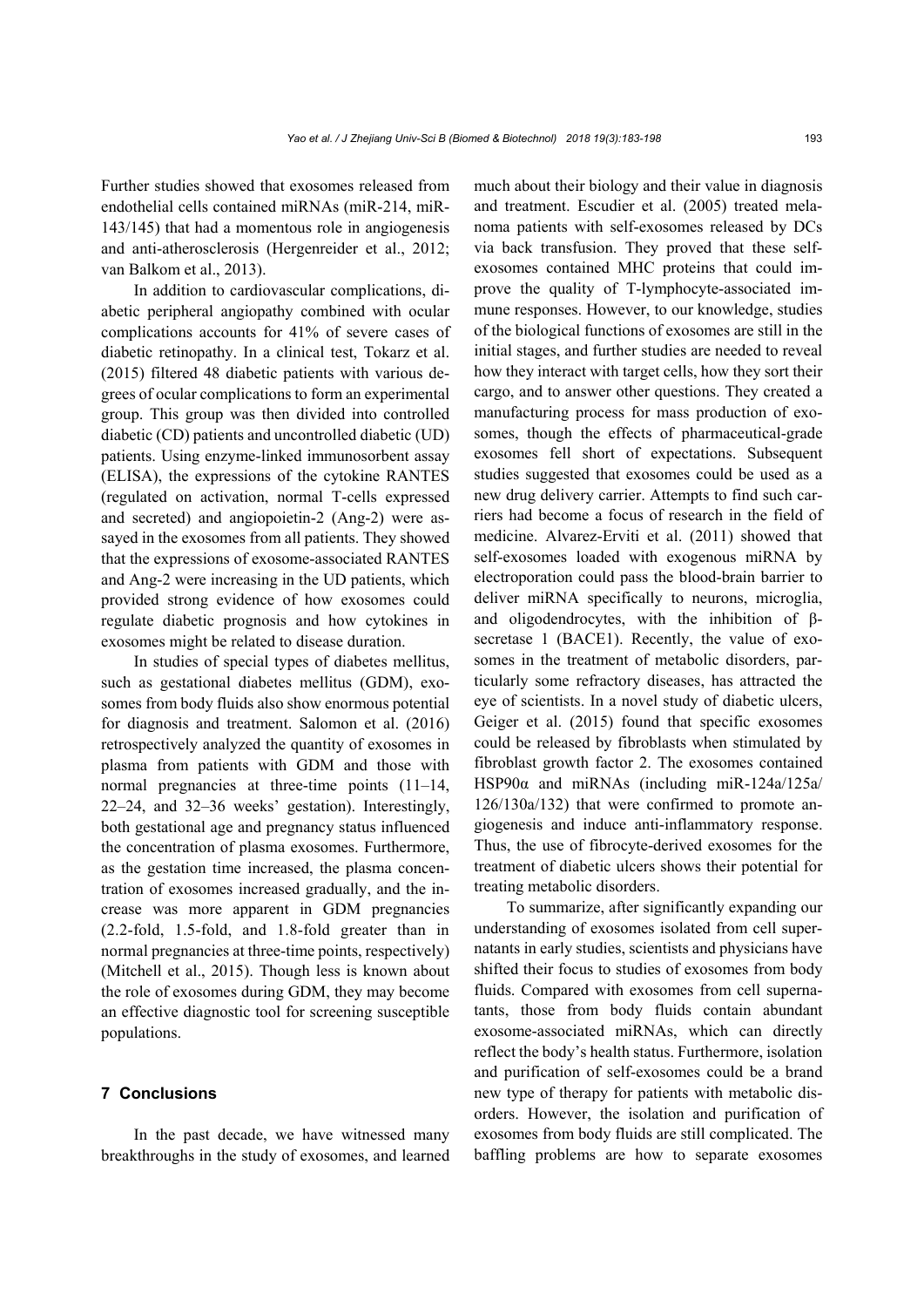derived from specific cells and how to determine the origin of exosomes in body fluids. We are learning more about the mechanisms of their formation and secretion, and the sorting of their contents every day, but there are many problems associated with studying exosomes from body fluids in theory and in practice. We hope that the use of exosome-associated miRNAs goes beyond fundamental studies into applications in the diagnosis and treatment of metabolic disorders, and that further studies can demonstrate the feasibility of each type of EV for therapeutic strategies applied to different diseases.

#### **Compliance with ethics guidelines**

Zhen-yu YAO, Wen-bin CHEN, Shan-shan SHAO, Shi-zhan MA, Chong-bo YANG, Meng-zhu LI, Jia-jun ZHAO and Ling GAO declare that they have no conflict of interest.

This article does not contain any studies with human or animal subjects performed by any of the authors.

#### **References**

- Ahadi A, Brennan S, Kennedy PJ, et al., 2016. Long non-coding RNAs harboring miRNA seed regions are enriched in prostate cancer exosomes. *Sci Rep*, 6:24922. https://doi.org/10.1038/srep24922
- Alvarez-Erviti L, Seow Y, Yin H, et al., 2011. Delivery of siRNA to the mouse brain by systemic injection of targeted exosomes. *Nat Biotechnol*, 29(4):341-345. https://doi.org/10.1038/nbt.1807
- Aoki N, Yokoyama R, Asai N, et al., 2010. Adipocyte-derived microvesicles are associated with multiple angiogenic factors and induce angiogenesis in vivo and in vitro. *Endocrinology*, 151(6):2567-2576. https://doi.org/10.1210/en.2009-1023
- Asea A, Jean-Pierre C, Kaur P, et al., 2008. Heat shock proteincontaining exosomes in mid-trimester amniotic flunit. *J Reprod Immunol*, 79(1):12-17. https://doi.org/10.1016/j.jri.2008.06.001
- Au Yeung CL, Co NN, Tsuruga T, et al., 2016. Exosomal transfer of stroma-derived miR21 confers paclitaxel resistance in ovarian cancer cells through targeting APAF1. *Nat Commun*, 7:11150.

https://doi.org/10.1038/ncomms11150

- Belgardt BF, Ahmed K, Spranger M, et al., 2015. The microRNA-200 family regulates pancreatic β cell survival in type 2 diabetes. *Nat Med*, 21(6):619-627. https://doi.org/10.1038/nm.3862
- Bobrie A, Colombo M, Raposo G, et al., 2011. Exosome secretion: molecular mechanisms and roles in immune responses. *Traffic*, 12(12):1659-1668. https://doi.org/10.1111/j.1600-0854.2011.01225.x
- Bosque A, Dietz L, Gallego-Lleyda A, et al., 2016. Comparative proteomics of exosomes secreted by tumoral jurkat T cells and normal human T cell blasts unravels a potential

tumorigenic role for valosin-containing protein. *Oncotarget*, 7(20):29287-29305.

https://doi.org/10.18632/oncotarget.8678

- Bourderioux M, Nguyen-Khoa T, Chhuon C, et al., 2015. A new workflow for proteomic analysis of urinary exosomes and assessment in cystinuria patients. *J Proteome Res*, 14(1):567-577.
- https://doi.org/10.1021/pr501003q Cha DJ, Franklin JL, Dou Y, et al., 2015. *KRAS*-dependent sorting of miRNA to exosomes. *Elife*, 4:e07197.

https://doi.org/10.7554/eLife.07197

- Chaturvedi P, Kalani A, Medina I, et al., 2015. Cardiosome mediated regulation of MMP9 in diabetic heart: role of miR29b and miR455 in exercise. *J Cell Mol Med*, 19(9): 2153-2161.
- Chen Y, Buyel JJ, Hanssen MJ, et al., 2016. Exosomal microRNA miR-92a concentration in serum reflects human brown fat activity. *Nat Commun*, 7:11420. https://doi.org/10.1038/ncomms11420
- Conde-Vancells J, Rodriguez-Suarez E, Embade N, et al., 2008. Characterization and comprehensive proteome profiling of exosomes secreted by hepatocytes. *J Proteome Res*, 7(12):5157-5166. https://doi.org/10.1021/pr8004887
- Cortez MA, Bueso-Ramos C, Ferdin J, et al., 2011. MicroRNAs in body fluids—the mix of hormones and biomarkers. *Nat Rev Clin Oncol*, 8(8):467-477. https://doi.org/10.1038/nrclinonc.2011.76
- Csak T, Bala S, Lippai D, et al., 2015. MicroRNA-122 regulates hypoxia-inducible factor-1 and vimentin in hepatocytes and correlates with fibrosis in diet-induced steatohepatitis. *Liver Int*, 35(2):532-541. https://doi.org/10.1111/liv.12633
- de Jong OG, Verhaar MC, Chen Y, et al., 2012. Cellular stress conditions are reflected in the protein and RNA content of endothelial cell-derived exosomes. *J Extracell Vesicles*, 1(1):18396.

https://doi.org/10.3402/jev.v1i0.18396

- Delic D, Eisele C, Schmid R, et al., 2016. Urinary exosomal miRNA signature in type II diabetic nephropathy patients. *PLoS ONE*, 11(3):e0150154. https://doi.org/10.1371/journal.pone.0150154
- Dirkx E, Gladka MM, Philippen LE, et al., 2013. Nfat and miR-25 cooperate to reactivate the transcription factor Hand2 in heart failure. *Nat Cell Biol*, 15(11):1282-1293. https://doi.org/10.1038/ncb2866
- Dragovic RA, Gardiner C, Brooks AS, et al., 2011. Sizing and phenotyping of cellular vesicles using nanoparticle tracking analysis. *Nanomedicine*, 7(6):780-788. https://doi.org/10.1016/j.nano.2011.04.003
- El Andaloussi S, Mager I, Breakefield XO, et al., 2013. Extracellular vesicles: biology and emerging therapeutic opportunities. *Nat Rev Drug Discov*, 12(5):347-357. https://doi.org/10.1038/nrd3978
- Escola JM, Kleijmeer MJ, Stoorvogel W, et al., 1998. Selective enrichment of tetraspan proteins on the internal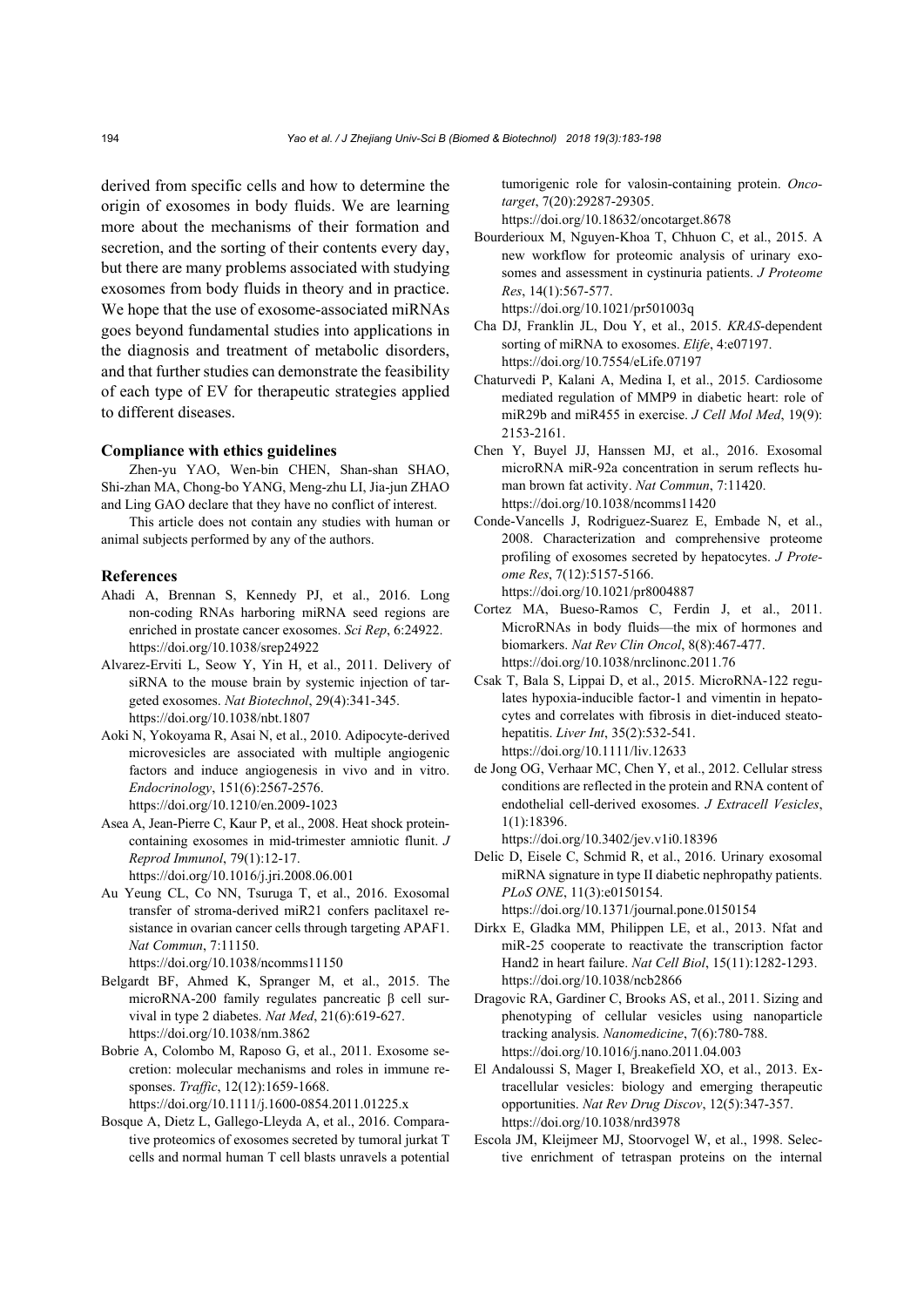vesicles of multivesicular endosomes and on exosomes secreted by human B-lymphocytes. *J Biol Chem*, 273(32): 20121-20127.

https://doi.org/10.1074/jbc.273.32.20121

- Escudier B, Dorval T, Chaput N, et al., 2005. Vaccination of metastatic melanoma patients with autologous dendritic cell (DC) derived-exosomes: results of the first phase I clinical trial. *J Transl Med*, 3(1):10. https://doi.org/10.1186/1479-5876-3-10
- Fei F, Joo EJ, Tarighat SS, et al., 2015. B-cell precursor acute lymphoblastic leukemia and stromal cells communicate through galectin-3. *Oncotarget*, 6(13):11378-11394. https://doi.org/10.18632/oncotarget.3409
- Felicetti F, de Feo A, Coscia C, et al., 2016. Exosomemediated transfer of miR-222 is sufficient to increase tumor malignancy in melanoma. *J Transl Med*, 14:56. https://doi.org/10.1186/s12967-016-0811-2
- Fevrier B, Raposo G, 2004. Exosomes: endosomal-derived vesicles shipping extracellular messages. *Curr Opin Cell Biol*, 16(4):415-421.

https://doi.org/10.1016/j.ceb.2004.06.003

Gan X, Gould SJ, 2011. Identification of an inhibitory budding signal that blocks the release of HIV particles and exosome/microvesicle proteins. *Mol Biol Cell*, 22(6): 817-830.

https://doi.org/10.1091/mbc.E10-07-0625

- Geiger A, Walker A, Nissen E, 2015. Human fibrocyte-derived exosomes accelerate wound healing in genetically diabetic mice. *Biochem Biophys Res Commun*, 467(2):303-309. https://doi.org/10.1016/j.bbrc.2015.09.166
- Harding C, Heuser J, Stahl P, 1984. Endocytosis and intracellular processing of transferrin and colloidal goldtransferrin in rat reticulocytes: demonstration of a pathway for receptor shedding. *Eur J Cell Biol*, 35(2):256-263.
- Hawari FI, Rouhani FN, Cui X, et al., 2004. Release of full-length 55-kDa TNF receptor 1 in exosome-like vesicles: a mechanism for generation of soluble cytokine receptors. *Proc Natl Acad Sci USA*, 101(5):1297-1302. https://doi.org/10.1073/pnas.0307981100
- Hergenreider E, Heydt S, Treguer K, et al., 2012. Atheroprotective communication between endothelial cells and smooth muscle cells through miRNAs. *Nat Cell Biol*, 14(3):249-256.

https://doi.org/10.1038/ncb2441

Hirsova P, Ibrahim SH, Krishnan A, et al., 2016. Lipidinduced signaling causes release of inflammatory extracellular vesicles from hepatocytes. *Gastroenterology*, 150(4):956-967.

https://doi.org/10.1053/j.gastro.2015.12.037

- Hood JL, San RS, Wickline SA, 2011. Exosomes released by melanoma cells prepare sentinel lymph nodes for tumor metastasis. *Cancer Res*, 71(11):3792-3801. https://doi.org/10.1158/0008-5472.CAN-10-4455
- Horie T, Ono K, Horiguchi M, et al., 2010. MicroRNA-33 encoded by an intron of sterol regulatory element-binding protein 2 (SREBP2) regulates HDL in vivo. *Proc Natl*

*Acad Sci USA*, 107(40):17321-17326. https://doi.org/10.1073/pnas.1008499107

- Hristov M, Erl W, Linder S, et al., 2004. Apoptotic bodies from endothelial cells enhance the number and initiate the differentiation of human endothelial progenitor cells in vitro. *Blood*, 104(9):2761-2766. https://doi.org/10.1182/blood-2003-10-3614
- Hsu C, Morohashi Y, Yoshimura S, et al., 2010. Regulation of exosome secretion by Rab35 and its GTPase-activating proteins TBC1D10A–C. *J Cell Biol*, 189(2):223-232. https://doi.org/10.1083/jcb.200911018
- Huang X, Yuan T, Tschannen M, et al., 2013. Characterization of human plasma-derived exosomal RNAs by deep sequencing. *BMC Genomics*, 14:319. https://doi.org/10.1186/1471-2164-14-319
- Johnstone RM, Adam M, Hammond JR, et al., 1987. Vesicle formation during reticulocyte maturation. Association of plasma membrane activities with released vesicles (exosomes). *J Biol Chem*, 262(19):9412-9420.
- Jordan SD, Kruger M, Willmes DM, et al., 2011. Obesityinduced overexpression of miRNA-143 inhibits insulinstimulated AKT activation and impairs glucose metabolism. *Nat Cell Biol*, 13(4):434-446. https://doi.org/10.1038/ncb2211
- Kim JW, Wieckowski E, Taylor DD, et al., 2005. Fas ligandpositive membranous vesicles isolated from sera of patients with oral cancer induce apoptosis of activated T lymphocytes. *Clin Cancer Res*, 11(3):1010-1020.
- Kloosterman WP, Lagendijk AK, Ketting RF, et al., 2007. Targeted inhibition of miRNA maturation with morpholinos reveals a role for miR-375 in pancreatic islet development. *PLoS Biol*, 5(8):e203. https://doi.org/10.1371/journal.pbio.0050203
- Kornek M, Lynch M, Mehta SH, et al., 2012. Circulating microparticles as disease-specific biomarkers of severity of inflammation in patients with hepatitis C or nonalcoholic steatohepatitis. *Gastroenterology*, 143(2):448-458. https://doi.org/10.1053/j.gastro.2012.04.031
- Krutzfeldt J, Rajewsky N, Braich R, et al., 2005. Silencing of microRNAs in vivo with 'antagomirs'. *Nature*, 438(7068): 685-689.

https://doi.org/10.1038/nature04303

- Kuwabara Y, Ono K, Horie T, et al., 2011. Increased microRNA-1 and microRNA-133a levels in serum of patients with cardiovascular disease indicate myocardial damage. *Circ Cardiovasc Genet*, 4(4):446-454. https://doi.org/10.1161/CIRCGENETICS.110.958975
- Laulagnier K, Motta C, Hamdi S, et al., 2004. Mast cell- and dendritic cell-derived exosomes display a specific lipid composition and an unusual membrane organization. *Biochem J*, 380(1):161-171. https://doi.org/10.1042/bj20031594
- Lee Y, El Andaloussi S, Wood MJ, 2012. Exosomes and microvesicles: extracellular vesicles for genetic information transfer and gene therapy. *Hum Mol Genet*, 21(R1): R125-R134.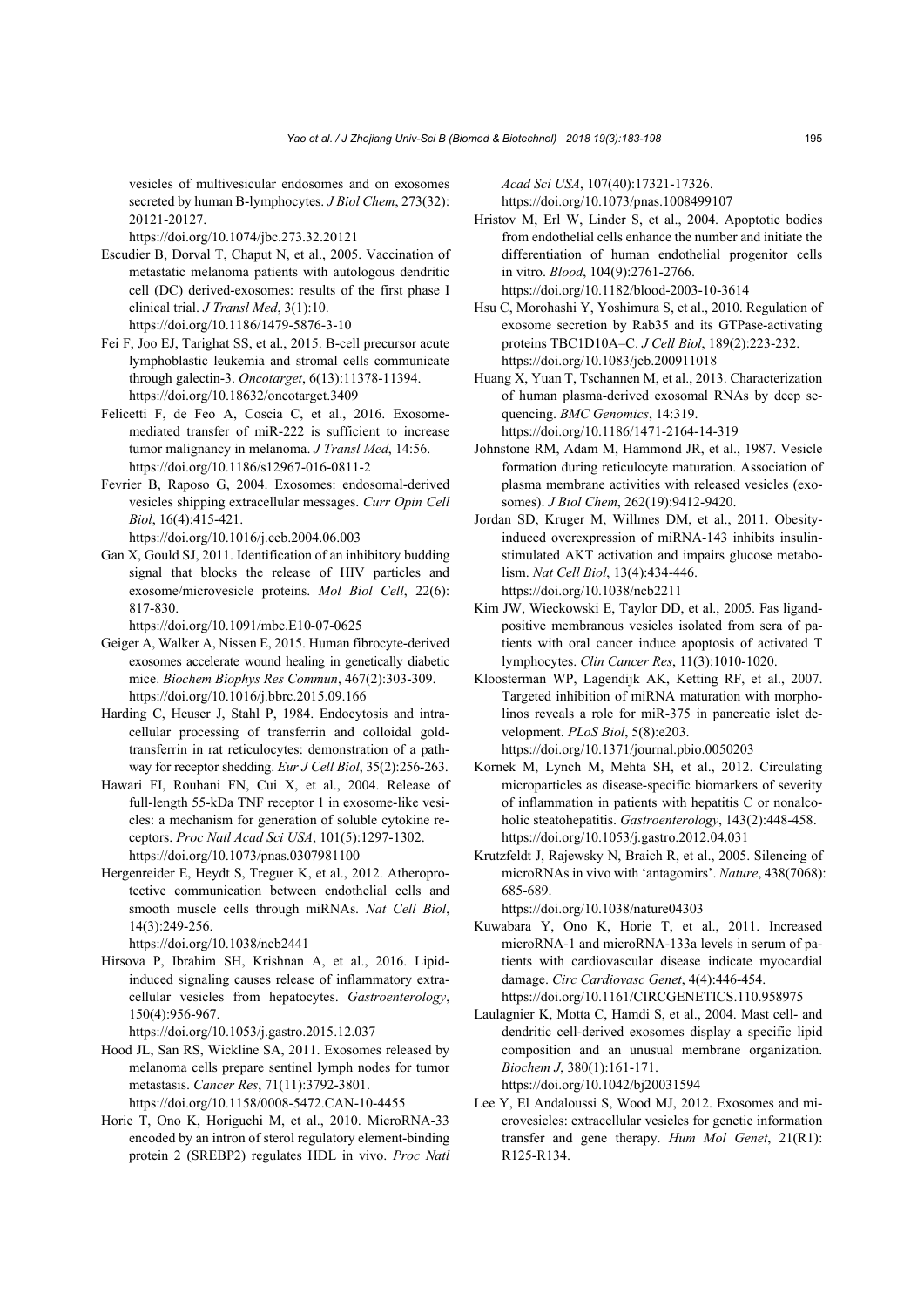https://doi.org/10.1093/hmg/dds317

Lewis AP, Jopling CL, 2010. Regulation and biological function of the liver-specific miR-122. *Biochem Soc Trans*, 38(6):1553-1557.

https://doi.org/10.1042/BST0381553

- Li M, Rai AJ, Decastro GJ, et al., 2015. An optimized procedure for exosome isolation and analysis using serum samples: application to cancer biomarker discovery. *Methods*, 87:26-30. https://doi.org/10.1016/j.ymeth.2015.03.009
- Liu D, Si B, Li C, et al., 2011. Prokaryotic expression and purification of HA1 and HA2 polypeptides for serological analysis of the 2009 pandemic H1N1 influenza virus. *J Virol Methods*, 172(1-2):16-21.

https://doi.org/10.1016/j.jviromet.2010.12.007

- Lotvall J, Valadi H, 2007. Cell to cell signalling via exosomes through esRNA. *Cell Adh Migr*, 1(3):156-158. https://doi.org/10.4161/cam.1.3.5114
- Mears R, Craven RA, Hanrahan S, et al., 2004. Proteomic analysis of melanoma-derived exosomes by twodimensional polyacrylamide gel electrophoresis and mass spectrometry. *Proteomics*, 4(12):4019-4031. https://doi.org/10.1002/pmic.200400876
- Milbank E, Martinez MC, Andriantsitohaina R, 2016. Extracellular vesicles: pharmacological modulators of the peripheral and central signals governing obesity. *Pharmacol Ther*, 157:65-83.

https://doi.org/10.1016/j.pharmthera.2015.11.002

Mitchell MD, Peiris HN, Kobayashi M, et al., 2015. Placental exosomes in normal and complicated pregnancy. *Am J Obstet Gynecol*, 213(4 Suppl):S173-S181. https://doi.org/10.1016/j.ajog.2015.07.001

Mittelbrunn M, Gutierrez-Vazquez C, Villarroya-Beltri C, et al., 2011. Unidirectional transfer of microRNA-loaded exosomes from T cells to antigen-presenting cells. *Nat Commun*, 2:282.

https://doi.org/10.1038/ncomms1285

- Montecalvo A, Larregina AT, Shufesky WJ, et al., 2012. Mechanism of transfer of functional microRNAs between mouse dendritic cells via exosomes. *Blood*, 119(3):756-766. https://doi.org/10.1182/blood-2011-02-338004
- Muller G, 2011. Control of lipid storage and cell size between adipocytes by vesicle-associated glycosylphosphatidylinositol-anchored proteins. *Arch Physiol Biochem*, 117(1): 23-43.

https://doi.org/10.3109/13813455.2010.513393

- Muller L, Hong CS, Stolz DB, et al., 2014. Isolation of biologically-active exosomes from human plasma. *J Immunol Methods*, 411:55-65. https://doi.org/10.1016/j.jim.2014.06.007
- Najafi-Shoushtari SH, Kristo F, Li Y, et al., 2010. MicroRNA-33 and the SREBP host genes cooperate to control cholesterol homeostasis. *Science*, 328(5985):1566-1569. https://doi.org/10.1126/science.1189123
- Nakano M, Nagaishi K, Konari N, et al., 2016. Bone marrowderived mesenchymal stem cells improve diabetes-

induced cognitive impairment by exosome transfer into damaged neurons and astrocytes. *Sci Rep*, 6:24805. https://doi.org/10.1038/srep24805

Naslund TI, Gehrmann U, Qazi KR, et al., 2013. Dendritic cell-derived exosomes need to activate both T and B cells to induce antitumor immunity. *J Immunol*, 190(6):2712- 2719.

https://doi.org/10.4049/jimmunol.1203082

- Ogawa R, Tanaka C, Sato M, et al., 2010. Adipocyte-derived microvesicles contain RNA that is transported into macrophages and might be secreted into blood circulation. *Biochem Biophys Res Commun*, 398(4):723-729. https://doi.org/10.1016/j.bbrc.2010.07.008
- Ostrowski M, Carmo NB, Krumeich S, et al., 2010. Rab27a and Rab27b control different steps of the exosome secretion pathway. *Nat Cell Biol*, 12(1):19-30. https://doi.org/10.1038/ncb2000
- Pegtel DM, van de Garde MD, Middeldorp JM, 2011. Viral miRNAs exploiting the endosomal-exosomal pathway for intercellular cross-talk and immune evasion. *Biochem Biophys Acta*, 1809(11-12):715-721.
- Phoonsawat W, Aoki-Yoshida A, Tsuruta T, et al., 2014. Adiponectin is partially associated with exosomes in mouse serum. *Biochem Biophys Res Commun*, 448(3): 261-266.

https://doi.org/10.1016/j.bbrc.2014.04.114

- Pirola CJ, Fernandez Gianotti T, Castano GO, et al., 2015. Circulating microRNA signature in non-alcoholic fatty liver disease: from serum non-coding RNAs to liver histology and disease pathogenesis. *Gut*, 64(5):800-812. https://doi.org/10.1136/gutjnl-2014-306996
- Pisitkun T, Shen RF, Knepper MA, 2004. Identification and proteomic profiling of exosomes in human urine. *Proc Natl Acad Sci USA*, 101(36):13368-13373. https://doi.org/10.1073/pnas.0403453101
- Povero D, Eguchi A, Li H, et al., 2014. Circulating extracellular vesicles with specific proteome and liver microRNAs are potential biomarkers for liver injury in experimental fatty liver disease. *PLoS ONE*, 9(12):e113651. https://doi.org/10.1371/journal.pone.0113651
- Poy MN, Eliasson L, Krutzfeldt J, et al., 2004. A pancreatic islet-specific microRNA regulates insulin secretion. *Nature*, 432(7014):226-230. https://doi.org/10.1038/nature03076
- Poy MN, Hausser J, Trajkovski M, et al., 2009. *miR-375* maintains normal pancreatic α- and β-cell mass. *Proc Natl Acad Sci USA*, 106(14):5813-5818. https://doi.org/10.1073/pnas.0810550106
- Pullen TJ, Da Silva Xavier G, Kelsey G, et al., 2011. miR-29a and miR-29b contribute to pancreatic β-cell-specific silencing of monocarboxylate transporter 1 (Mct1). *Mol Cell Biol*, 31(15):3182-3194. https://doi.org/10.1128/MCB.01433-10
- Rahman MJ, Regn D, Bashratyan R, et al., 2014. Exosomes released by islet-derived mesenchymal stem cells trigger autoimmune responses in nod mice. *Diabetes*, 63(3):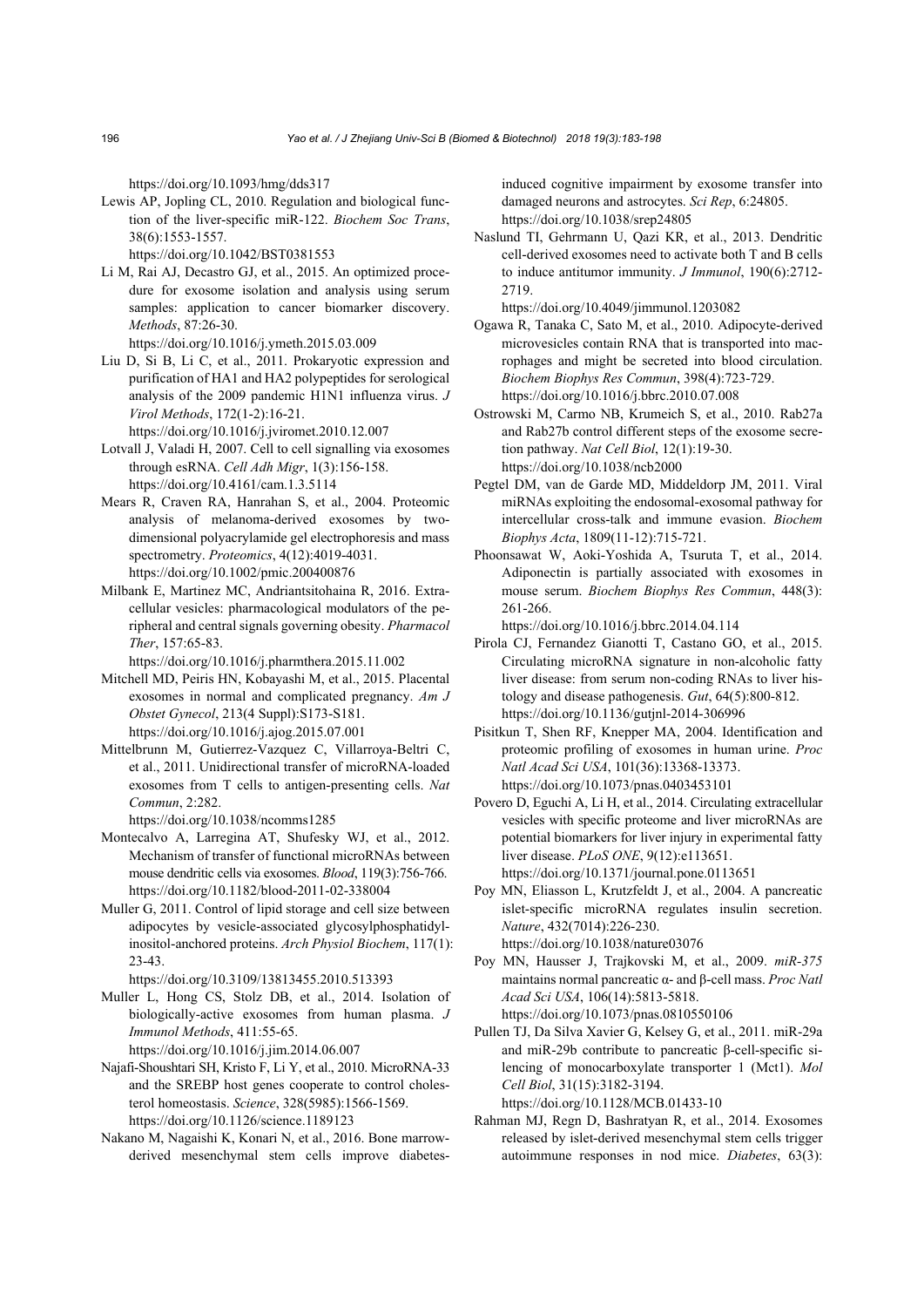1008-1020.

https://doi.org/10.2337/db13-0859

- Raiborg C, Stenmark H, 2009. The ESCRT machinery in endosomal sorting of ubiquitylated membrane proteins. *Nature*, 458(7237):445-452. https://doi.org/10.1038/nature07961
- Raposo G, Stoorvogel W, 2013. Extracellular vesicles: exosomes, microvesicles, and friends. *J Cell Biol*, 200(4): 373-383.
	- https://doi.org/10.1083/jcb.201211138
- Raposo G, Nijman HW, Stoorvogel W, et al., 1996. B lymphocytes secrete antigen-presenting vesicles. *J Exp Med*, 183(3):1161-1172.

https://doi.org/10.1084/jem.183.3.1161

- Rider MA, Hurwitz SN, Meckes DG, et al., 2016. ExtraPEG: a polyethylene glycol-based method for enrichment of extracellular vesicles. *Sci Rep*, 6:23978. https://doi.org/10.1038/srep23978
- Runz S, Keller S, Rupp C, et al., 2007. Malignant ascitesderived exosomes of ovarian carcinoma patients contain CD24 and EpCAM. *Gynecol Oncol*, 107(3):563-571. https://doi.org/10.1016/j.ygyno.2007.08.064
- Rupp AK, Rupp C, Keller S, et al., 2011. Loss of EpCAM expression in breast cancer derived serum exosomes: role of proteolytic cleavage. *Gynecol Oncol*, 122(2):437-446. https://doi.org/10.1016/j.ygyno.2011.04.035
- Salomon C, Scholz-Romero K, Sarker S, et al., 2016. Gestational diabetes mellitus is associated with changes in the concentration and bioactivity of placenta-derived exosomes in maternal circulation across gestation. *Diabetes*, 65(3):598-609.

https://doi.org/10.2337/db15-0966

- Sohn W, Kim J, Kang SH, et al., 2015. Serum exosomal microRNAs as novel biomarkers for hepatocellular carcinoma. *Exp Mol Med*, 47:e184. https://doi.org/10.1038/emm.2015.68
- Street JM, Barran PE, Mackay CL, et al., 2012. Identification and proteomic profiling of exosomes in human cerebrospinal fluid. *J Transl Med*, 10:5. https://doi.org/10.1186/1479-5876-10-5
- Stenmark H, 2009. Rab GTPases as coordinators of vesicle traffic. *Nat Rev Mol Cell Biol*, 10(8):513-525. https://doi.org/10.1038/nrm2728
- Subra C, Grand D, Laulagnier K, et al., 2010. Exosomes account for vesicle-mediated transcellular transport of activatable phospholipases and prostaglandins. *J Lipid Res*, 51(8):2105-2120.

https://doi.org/10.1194/jlr.M003657

- Sun L, Xie H, Mori MA, et al., 2011. *Mir193b-365* is essential for brown fat differentiation. *Nat Cell Biol*, 13(8):958-965. https://doi.org/10.1038/ncb2286
- Sun L, Wang X, Zhou Y, et al., 2016. Exosomes contribute to the transmission of anti-HIV activity from TLR3 activated brain microvascular endothelial cells to macrophages. *Antiviral Res*, 134:167-171. https://doi.org/10.1016/j.antiviral.2016.07.013
- Tan SS, Yin Y, Lee T, et al., 2013. Therapeutic MSC exosomes are derived from lipid raft microdomains in the plasma membrane. *J Extracell Vesicles*, 2(1):22614. https://doi.org/10.3402/jev.v2i0.22614
- Taylor DD, Gercel-Taylor C, 2008. MicroRNA signatures of tumor-derived exosomes as diagnostic biomarkers of ovarian cancer. *Gynecol Oncol*, 110(1):13-21. https://doi.org/10.1016/j.ygyno.2008.04.033
- Thery C, Amigorena S, Raposo G, et al., 2006. Isolation and characterization of exosomes from cell culture supernatants and biological fluids. In: Bonifacino JS, Harford JB, Lippincott-Schwartz J (Eds.), Current Protocols in Cell Biology. Wiley Online Library, p.3-22. https://doi.org/10.1002/0471143030.cb0322s30
- Tokarz A, Szuscik I, Kusnierz-Cabala B, et al., 2015. Extracellular vesicles participate in the transport of cytokines and angiogenic factors in diabetic patients with ocular complications. *Folia Med Cracov*, 55(4):35-48.
- Trajkovski M, Hausser J, Soutschek J, et al., 2011. MicroRNAs 103 and 107 regulate insulin sensitivity. *Nature*, 474(7353):649-653. https://doi.org/10.1038/nature10112
- Trams EG, Lauter CJ, Salem N, et al., 1981. Exfoliation of membrane ecto-enzymes in the form of micro-vesicles. *Biochim Biophys Acta*, 645(1):63-70. https://doi.org/10.1016/0005-2736(81)90512-5
- Valadi H, Ekstrom K, Bossios A, et al., 2007. Exosomemediated transfer of mRNAs and microRNAs is a novel mechanism of genetic exchange between cells. *Nat Cell Biol*, 9(6):654-659. https://doi.org/10.1038/ncb1596
- van Balkom BW, de Jong OG, Smits M, et al., 2013. Endothelial cells require miR-214 to secrete exosomes that suppress senescence and induce angiogenesis in human and mouse endothelial cells. *Blood*, 121(19):3997-4006. https://doi.org/10.1182/blood-2013-02-478925
- van Balkom BW, Eisele AS, Pegtel DM, et al., 2015. Quantitative and qualitative analysis of small RNAs in human endothelial cells and exosomes provides insights into localized RNA processing, degradation and sorting. *J Extracell Vesicles*, 4:26760.

https://doi.org/10.3402/jev.v4.26760

van Niel G, Porto-Carreiro I, Simoes S, et al., 2006. Exosomes: a common pathway for a specialized function. *J Biochem*, 140(1):13-21.

https://doi.org/10.1093/jb/mvj128

Vlassov AV, Magdaleno S, Setterquist R, et al., 2012. Exosomes: current knowledge of their composition, biological functions, and diagnostic and therapeutic potentials. *Biochim Biophys Acta*, 1820(7):940-948. https://doi.org/10.1016/j.bbagen.2012.03.017

Wan S, Zhou Z, Duan B, et al., 2008. Direct B cell stimulation by dendritic cells in a mouse model of lupus. *Arthritis Rheum*, 58(6):1741-1750. https://doi.org/10.1002/art.23515

Wieckowski EU, Visus C, Szajnik M, et al., 2009. Tumor-derived